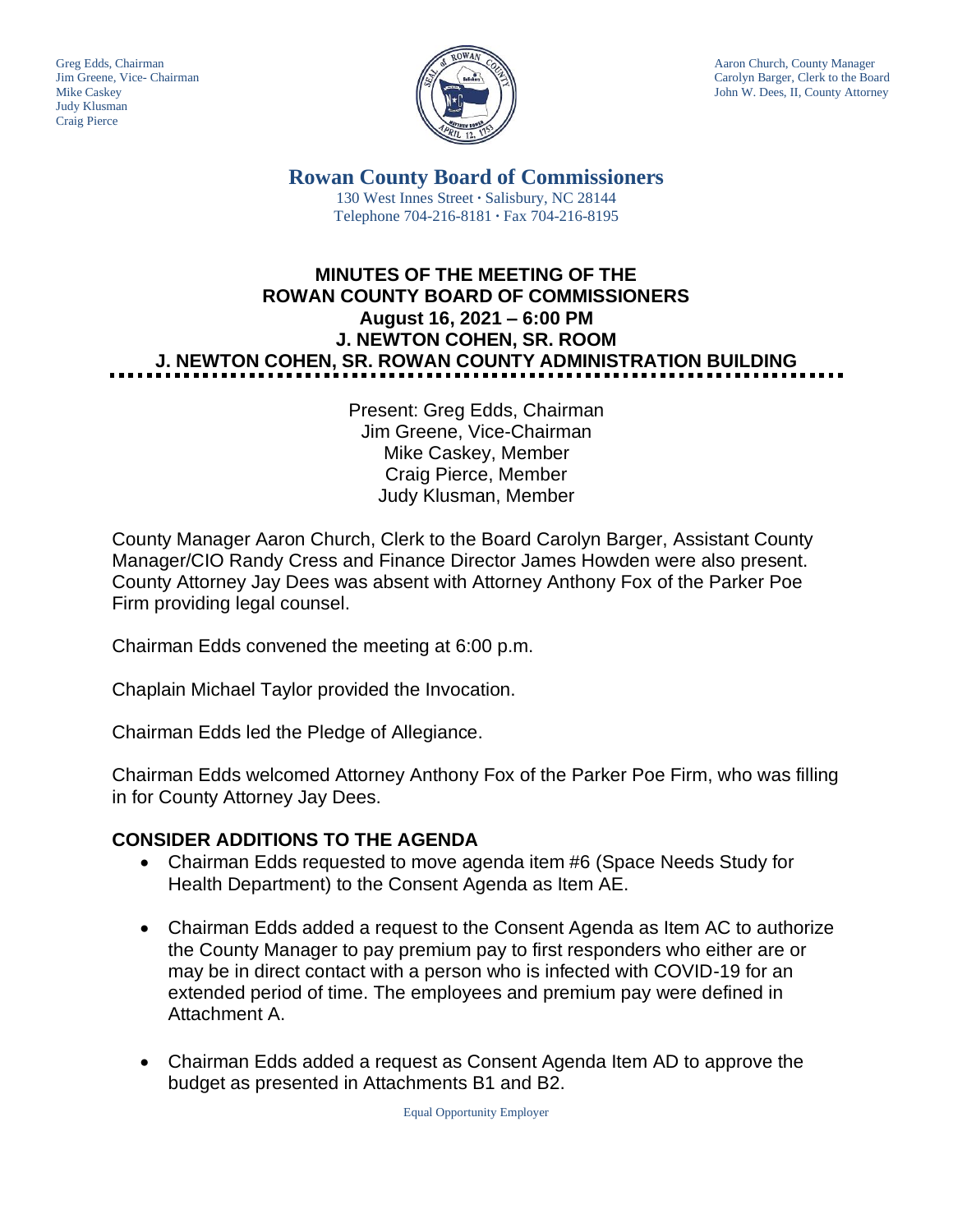#### **ROWAN COUNTY**

DEPARTMENTAL REQUEST FOR BUDGET ACTION

TO: COUNTY MANAGER / BOARD OF COMMISSIONERS

| FROM: ES/SHERIFF/COUNTY MANAGER                                                                                                                                                                                                                                                                                                                                                           |        |                                                                                                                                                                                                                                |                     |                                 |
|-------------------------------------------------------------------------------------------------------------------------------------------------------------------------------------------------------------------------------------------------------------------------------------------------------------------------------------------------------------------------------------------|--------|--------------------------------------------------------------------------------------------------------------------------------------------------------------------------------------------------------------------------------|---------------------|---------------------------------|
|                                                                                                                                                                                                                                                                                                                                                                                           |        | Requesting the use of ARPA funds to cover over time for the Sheriff's Department                                                                                                                                               |                     |                                 |
| <b>EXPLANATION IN DETAIL:</b>                                                                                                                                                                                                                                                                                                                                                             |        | to help fight and control COVID 19 in the community and in the detention center<br>and premium pay for Sherriff and Emergency Services employees potentially                                                                   |                     |                                 |
|                                                                                                                                                                                                                                                                                                                                                                                           |        | exposed to COVID 19 based on their daily work schedule.                                                                                                                                                                        |                     |                                 |
|                                                                                                                                                                                                                                                                                                                                                                                           |        |                                                                                                                                                                                                                                | Prepared by:        | JHOWDEN                         |
|                                                                                                                                                                                                                                                                                                                                                                                           |        |                                                                                                                                                                                                                                | Date:               | 8/16/2021                       |
| <b>BUDGET INFORMATION:</b>                                                                                                                                                                                                                                                                                                                                                                |        |                                                                                                                                                                                                                                |                     |                                 |
|                                                                                                                                                                                                                                                                                                                                                                                           |        |                                                                                                                                                                                                                                | 1,572,400           |                                 |
| <b>ACCOUNT TITLE</b>                                                                                                                                                                                                                                                                                                                                                                      | R/E    | <b>ACCOUNT#</b>                                                                                                                                                                                                                | <b>INCREASE</b>     | DECREASE                        |
| ARPA REIMBURSEMENT REVENUE                                                                                                                                                                                                                                                                                                                                                                | R      | 7344119-431300                                                                                                                                                                                                                 | 786.200             |                                 |
| <b>SALARY (PREMIUM PAY)</b>                                                                                                                                                                                                                                                                                                                                                               | E      | 7354119-510005                                                                                                                                                                                                                 | 350,000             |                                 |
| PART TIME (PREMIUM PAY)                                                                                                                                                                                                                                                                                                                                                                   | F      | 7354119-510015                                                                                                                                                                                                                 | 50,000              |                                 |
| <b>OVERTIME (PATROL)</b>                                                                                                                                                                                                                                                                                                                                                                  | E      | 7354119-510010                                                                                                                                                                                                                 | 100,000             |                                 |
| <b>OVERTIME (DETENTION CENTER)</b>                                                                                                                                                                                                                                                                                                                                                        | E      | 7354119-510010                                                                                                                                                                                                                 |                     |                                 |
| <b>OVERTIME (COURT FACILITY)</b>                                                                                                                                                                                                                                                                                                                                                          |        |                                                                                                                                                                                                                                | 100,000             |                                 |
| MEDICARE                                                                                                                                                                                                                                                                                                                                                                                  | Ε<br>E | 7354119-510010<br>7354119-520010                                                                                                                                                                                               | 25.000<br>9.070     |                                 |
| RETIREMENT                                                                                                                                                                                                                                                                                                                                                                                | E      | 7354119-520015                                                                                                                                                                                                                 | 67,750              |                                 |
| <b>SOCIAL SECURITY</b>                                                                                                                                                                                                                                                                                                                                                                    | E      |                                                                                                                                                                                                                                |                     |                                 |
| <b>WORKER COMP</b>                                                                                                                                                                                                                                                                                                                                                                        | E      | 7354119-520020                                                                                                                                                                                                                 | 38,750              |                                 |
|                                                                                                                                                                                                                                                                                                                                                                                           |        | 7354119-520025                                                                                                                                                                                                                 | 14,380              |                                 |
| 401(K)                                                                                                                                                                                                                                                                                                                                                                                    | E      | 7354119-520030                                                                                                                                                                                                                 | 31,250              |                                 |
|                                                                                                                                                                                                                                                                                                                                                                                           |        |                                                                                                                                                                                                                                |                     |                                 |
|                                                                                                                                                                                                                                                                                                                                                                                           |        |                                                                                                                                                                                                                                |                     |                                 |
|                                                                                                                                                                                                                                                                                                                                                                                           |        |                                                                                                                                                                                                                                |                     |                                 |
|                                                                                                                                                                                                                                                                                                                                                                                           |        |                                                                                                                                                                                                                                |                     |                                 |
|                                                                                                                                                                                                                                                                                                                                                                                           |        |                                                                                                                                                                                                                                |                     |                                 |
|                                                                                                                                                                                                                                                                                                                                                                                           |        |                                                                                                                                                                                                                                |                     |                                 |
|                                                                                                                                                                                                                                                                                                                                                                                           |        |                                                                                                                                                                                                                                |                     |                                 |
|                                                                                                                                                                                                                                                                                                                                                                                           |        |                                                                                                                                                                                                                                |                     |                                 |
|                                                                                                                                                                                                                                                                                                                                                                                           |        |                                                                                                                                                                                                                                |                     |                                 |
|                                                                                                                                                                                                                                                                                                                                                                                           |        |                                                                                                                                                                                                                                |                     |                                 |
|                                                                                                                                                                                                                                                                                                                                                                                           |        |                                                                                                                                                                                                                                |                     |                                 |
|                                                                                                                                                                                                                                                                                                                                                                                           |        |                                                                                                                                                                                                                                |                     |                                 |
|                                                                                                                                                                                                                                                                                                                                                                                           |        |                                                                                                                                                                                                                                |                     |                                 |
| DEPARTMENT HEAD                                                                                                                                                                                                                                                                                                                                                                           |        | <b>COUNTY MANAGER</b>                                                                                                                                                                                                          | ACCOUNTING USE ONLY |                                 |
|                                                                                                                                                                                                                                                                                                                                                                                           |        |                                                                                                                                                                                                                                |                     |                                 |
|                                                                                                                                                                                                                                                                                                                                                                                           |        |                                                                                                                                                                                                                                | Period - Journal #  |                                 |
| Disapproved: __________________                                                                                                                                                                                                                                                                                                                                                           |        | Disapproved: http://www.com/                                                                                                                                                                                                   | Keyed By:           | <b>JMH</b><br><b>COMMERCIAL</b> |
| Amended: American American Street                                                                                                                                                                                                                                                                                                                                                         |        | Amended: William Street Street Street Street Street Street Street Street Street Street Street Street Street Street Street Street Street Street Street Street Street Street Street Street Street Street Street Street Street St | Date Keyed:         |                                 |
|                                                                                                                                                                                                                                                                                                                                                                                           |        |                                                                                                                                                                                                                                |                     |                                 |
| ${\small \textsf{Date}}: \underline{\hspace{1.5cm}} \begin{picture}(10,10) \put(0,0){\dashbox{0.5}(10,0){ }} \put(15,0){\dashbox{0.5}(10,0){ }} \put(15,0){\dashbox{0.5}(10,0){ }} \put(15,0){\dashbox{0.5}(10,0){ }} \put(15,0){\dashbox{0.5}(10,0){ }} \put(15,0){\dashbox{0.5}(10,0){ }} \put(15,0){\dashbox{0.5}(10,0){ }} \put(15,0){\dashbox{0.5}(10,0){ }} \put(15,0){\dashbox{0.$ |        |                                                                                                                                                                                                                                | Posted By:          |                                 |
| Signature:                                                                                                                                                                                                                                                                                                                                                                                |        | Signature:                                                                                                                                                                                                                     | Date Posted:        |                                 |
|                                                                                                                                                                                                                                                                                                                                                                                           |        |                                                                                                                                                                                                                                |                     |                                 |
|                                                                                                                                                                                                                                                                                                                                                                                           |        |                                                                                                                                                                                                                                |                     |                                 |

• Chairman Edds added a Closed Session in accordance with North Carolina General Statute § 143-318.11(a)(3) for attorney-client privileged communication to discuss a workers compensation claim. (Note: The Closed Session was held after agenda item #10).

#### **CONSIDER DELETIONS FROM THE AGENDA**

There were no deletions from the agenda.

#### **CONSIDER APPROVAL OF THE AGENDA**

Commissioner Klusman moved, Commissioner Pierce seconded and the vote to approve the agenda as amended passed unanimously.

#### **CONSIDER APPROVAL OF THE MINUTES**

Commissioner Klusman moved, Commissioner Greene seconded and the vote to approve the minutes of the August 2, 2021 Commission Meeting passed unanimously.

#### **1. CONSIDER APPROVAL OF CONSENT AGENDA**

Commissioner Klusman moved approval of the Consent Agenda as amended. The motion was seconded by Commissioner Greene and passed unanimously.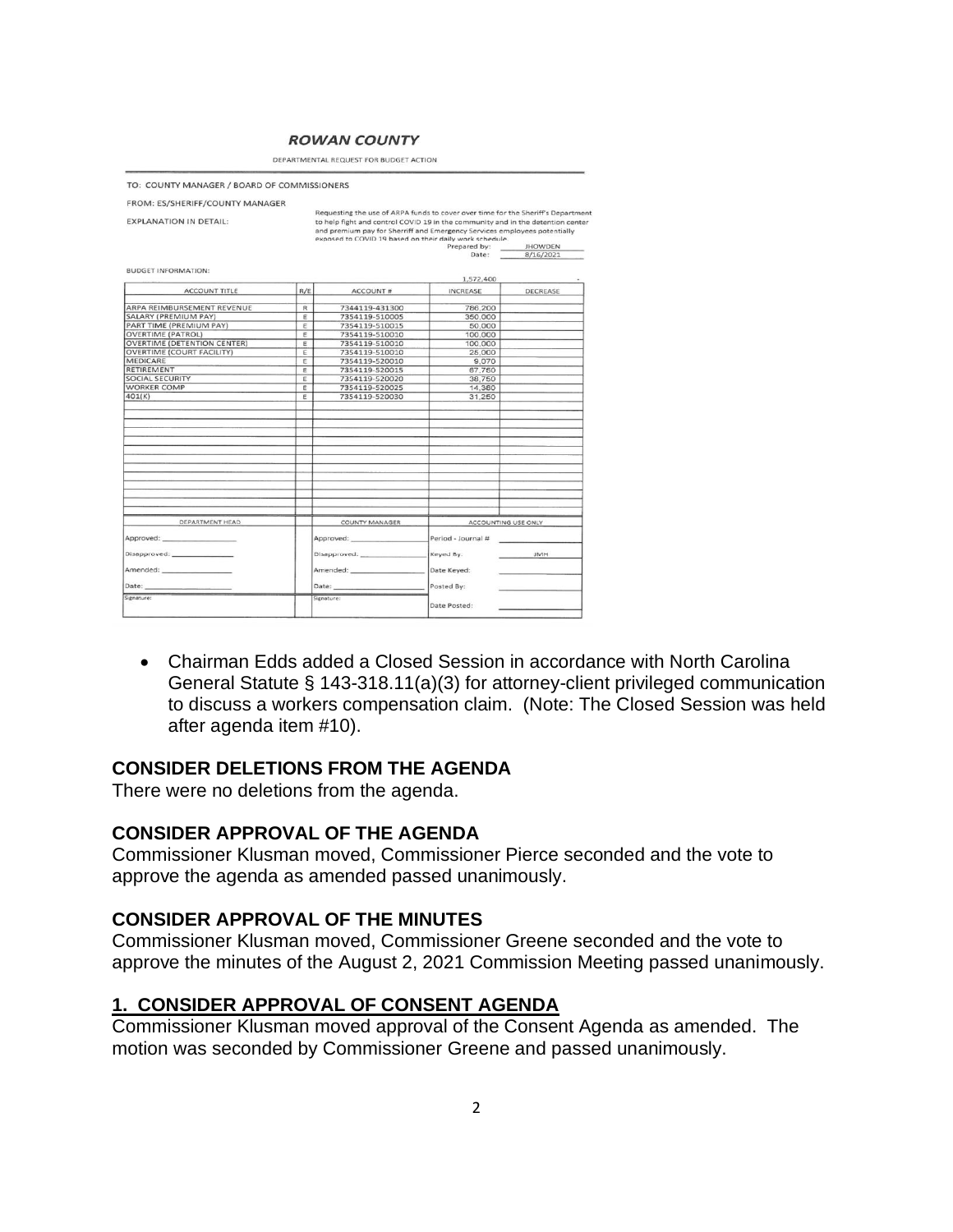The Consent Agenda consisted of the following:

- A. Perkins First Amendment to Lease and Authorization for Repairs
- B. Proclamation Recognizing August 21-28, 2021 As Creek Week in Rowan County
- C. 120Water Additional Pitcher Refill Cartridges for NEWS Customers
- D. Contract Between DSS and The Relatives, Inc.
- E. Contract Between DSS and Crossnore School and Childrens Home
- F. Contract Between DSS and Primary Care Solutions
- G. Bi-weekly Environmental Health Report
- H. Contract Between DSS and Children's Homes of Iredell County
- I. Contract Between DSS and Nazareth Child and Family Connection
- J. Contract Between DSS and R-Care, Inc.
- K. FY2021 Local Justice Assistance Grant Request to Apply
- L. Schedule Quasi-Judicial Hearing for SUP 02-21: Taylor Clay for September 7, 2021
- M. Use of J. Newton Cohen, Sr. Room
- N. Lisa's Hair Salon at West End Plaza First Amendment to Lease
- O. FY22 Agreement NCDOT Statewide Capital Grant
- P. Request for Public Hearing FY23 Transit Grant Funding
- Q. Rowan Transit System FY22 Updates
- R. Martin Starnes Contract Modification
- S. Airport Layout Plan Public Safety Hangar
- T. Contract Between Rowan County and State of NC Department of Agriculture and Consumer Studies
- U. Tax Refunds for Approval
- V. HOME Annual Agreement: Rowan County / City of Concord
- W. Schedule September 7, 2021 Public Hearing: FY 19-20 HOME Funding Increase
- X. Request to Post RFP for Project 25 (P25) Subscriber Units
- Y. Purchase of Equipment and Upfit for 18 Sheriff's Office Vehicles
- Z. FY21 Equitable Sharing Agreement and Certification
- AA. Home & Community Care Block Grant Contract For FY 2022
- AB. ARPA Budget Amendment
- AC. Addition to the Consent Agenda Authorize the County Manager to pay premium pay to first responders who either are or may be in director contact with a person who is infected with COVID-19 for an extended period of time. The employees and premium pay were defined in Attachment A as follows:

#### **Sheriff's Office**

For the pay periods beginning 08/22/21 – 01/08/22, a per-pay-period amount of \$153.20 for FT employees and 10% for PT employees with the following job titles within the Sheriff's Office:

- CAPTAIN
- CHIEF DEPUTY
- DEPUTY
- DETECTIVE • DETENTION LIEUTENANT
- DETENTION OFFICER
- DETENTION SERGEANT
- LIEUTENANT
- MAJOR
- MASTER DEPUTY
- MASTER DETENTION OFFICER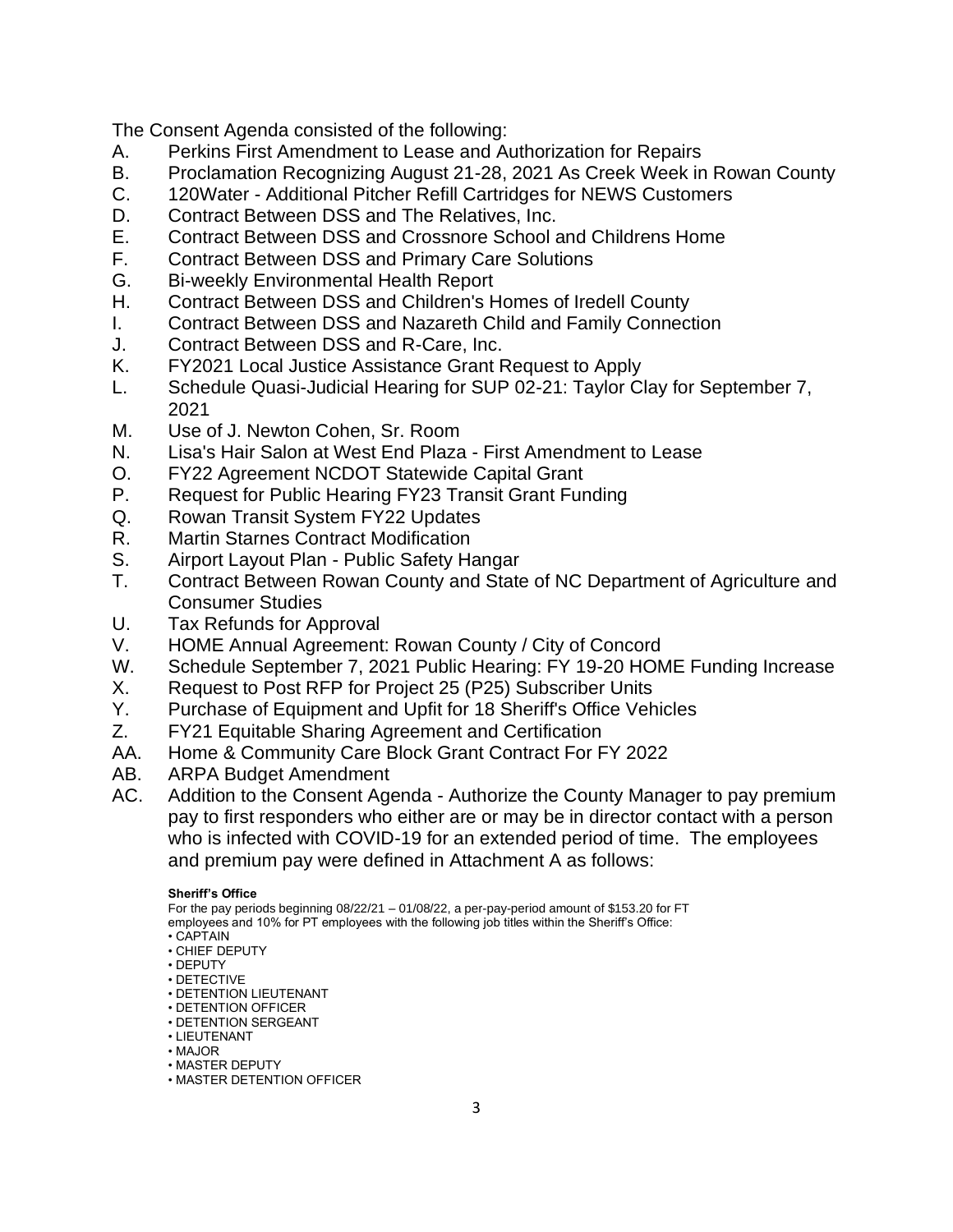- SERGEANT
- SHERIFF

#### **Emergency Medical Services**

For the pay periods beginning 08/22/21 – 01/08/22, a per-pay-period amount of \$153.20 for FT employees and 10% for PT employees with the following job titles within the Emergency Medical Services division of Emergency Services:

- EMERGENCY MEDICAL SERVICES BATTALION
- CHIEF
- EMERGENCY MEDICAL SERVICES CAPTAIN
- EMERGENCY MEDICAL SERVICES LIEUTENANT
- EMT
- PARAMEDIC
- EMERGENCY SERVICES CHIEF
- EMERGENCY MEDICAL SERVICES DIVISION CHIEF
- EMERGENCY MANAGEMENT DIVISION CHIEF
- AD. Addition to the Consent Agenda Approve budget amendment as presented in Attachments B1 and B2. Attachment B1 was as follows:



#### **Board of Commissioners**

Please see attached budget amendment to use ARPA funds to cover overtime in the Sheriff's Department that will be used in controlling and fighting COVID-19 in the community and in the detention center

Also, this budget amendment will use ARPA funds to cover premium pay for Sheriff and Emergency<br>Services employees who are potentially exposed to COVID-19 based on the work they perform every day for the citizens of Rowan County.

#### Recommendation:

The Finance Department is recommending the Board of Commissioners approve the budget amendment allowing the use of ARPA funds for the fore mentioned purposes.

#### Attachment B2 was as follows:

#### **ROWAN COUNTY**

| FROM: ES/SHERIFF/COUNTY MANAGER<br>Requesting the use of ARPA funds to cover over time for the Sheriff's Department<br>to help fight and control COVID 19 in the community and in the detention center<br>and premium pay for Sherriff and Emergency Services employees potentially<br>exposed to COVID 19 based on their daily work schedule.<br>Prepared by: JHOWDEN |           |  |
|------------------------------------------------------------------------------------------------------------------------------------------------------------------------------------------------------------------------------------------------------------------------------------------------------------------------------------------------------------------------|-----------|--|
| Date:                                                                                                                                                                                                                                                                                                                                                                  | 8/16/2021 |  |
| 1,572,400                                                                                                                                                                                                                                                                                                                                                              |           |  |
| INCREASE                                                                                                                                                                                                                                                                                                                                                               | DECREASE  |  |
|                                                                                                                                                                                                                                                                                                                                                                        |           |  |
| 786,200<br>350,000                                                                                                                                                                                                                                                                                                                                                     |           |  |
|                                                                                                                                                                                                                                                                                                                                                                        |           |  |
| 50.000<br>100,000                                                                                                                                                                                                                                                                                                                                                      |           |  |
| 100.000                                                                                                                                                                                                                                                                                                                                                                |           |  |
| 25,000                                                                                                                                                                                                                                                                                                                                                                 |           |  |
| 9,070                                                                                                                                                                                                                                                                                                                                                                  |           |  |
| 67,750                                                                                                                                                                                                                                                                                                                                                                 |           |  |
| 38.750                                                                                                                                                                                                                                                                                                                                                                 |           |  |
| 14.380                                                                                                                                                                                                                                                                                                                                                                 |           |  |
| 31.250                                                                                                                                                                                                                                                                                                                                                                 |           |  |
|                                                                                                                                                                                                                                                                                                                                                                        |           |  |
|                                                                                                                                                                                                                                                                                                                                                                        |           |  |
|                                                                                                                                                                                                                                                                                                                                                                        |           |  |
|                                                                                                                                                                                                                                                                                                                                                                        |           |  |
|                                                                                                                                                                                                                                                                                                                                                                        |           |  |
|                                                                                                                                                                                                                                                                                                                                                                        |           |  |
|                                                                                                                                                                                                                                                                                                                                                                        |           |  |
|                                                                                                                                                                                                                                                                                                                                                                        |           |  |
|                                                                                                                                                                                                                                                                                                                                                                        |           |  |
|                                                                                                                                                                                                                                                                                                                                                                        |           |  |
|                                                                                                                                                                                                                                                                                                                                                                        |           |  |
|                                                                                                                                                                                                                                                                                                                                                                        |           |  |
|                                                                                                                                                                                                                                                                                                                                                                        |           |  |
| ACCOUNTING USE ONLY                                                                                                                                                                                                                                                                                                                                                    |           |  |
| Period - Journal #                                                                                                                                                                                                                                                                                                                                                     |           |  |
| Keyed By:                                                                                                                                                                                                                                                                                                                                                              | JMH       |  |
| Date Keyed:                                                                                                                                                                                                                                                                                                                                                            |           |  |
| Posted By:                                                                                                                                                                                                                                                                                                                                                             |           |  |
|                                                                                                                                                                                                                                                                                                                                                                        |           |  |
| Date Posted:                                                                                                                                                                                                                                                                                                                                                           |           |  |
|                                                                                                                                                                                                                                                                                                                                                                        |           |  |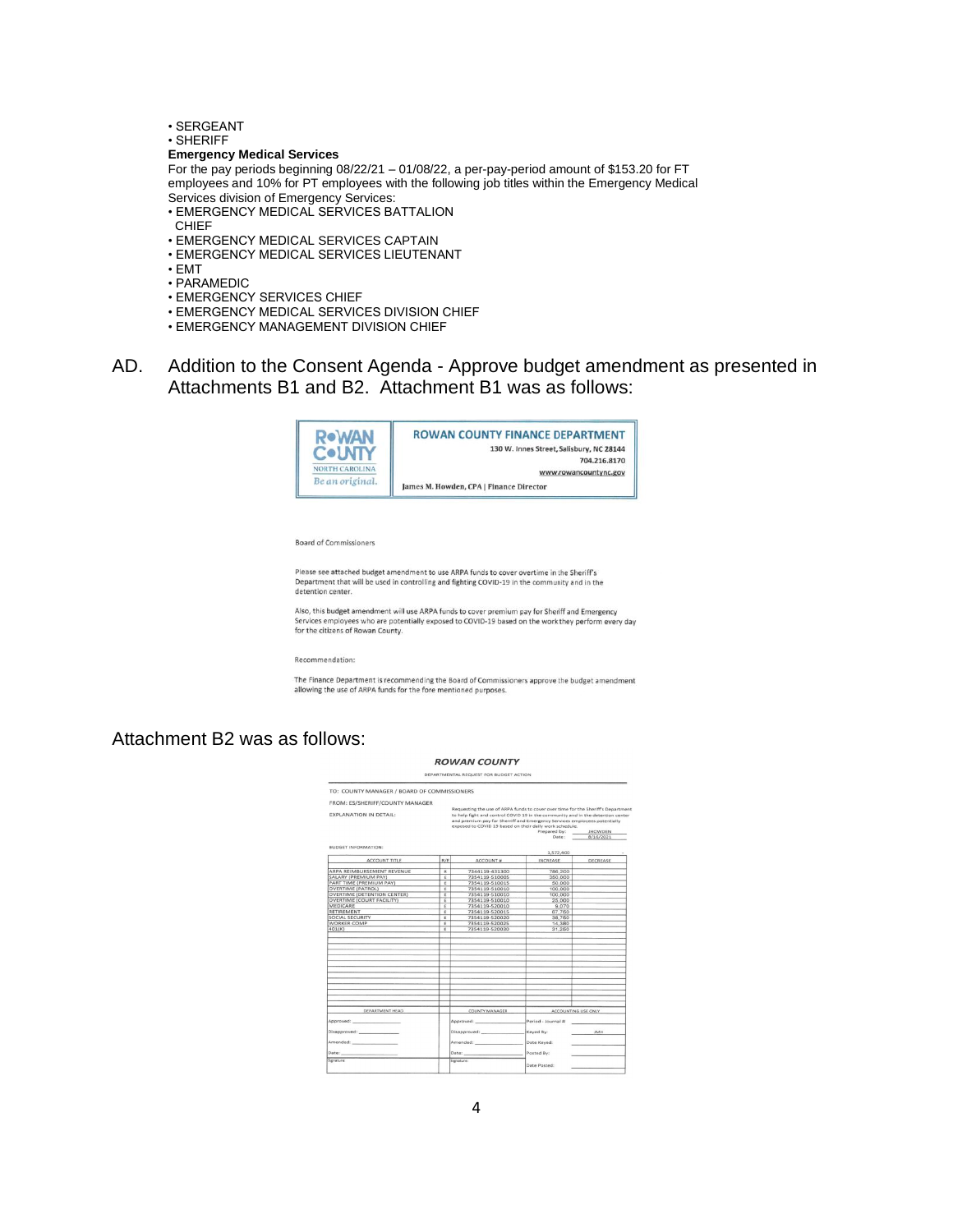AE. Space Needs Study for Health Department (moved from the regular agenda (item #6) to the Consent Agenda.

#### **2. SPECIAL RECOGNITION**

Chairman Edds said Marine Private Henry Ellis had been killed in the line of duty in Korea but had been missing in action (MIA) since November 30, 1950. Private Ellis' remains had been identified and returned home and were to be interred August 23, 2021 in the Salisbury National Cemetery.

Chairman Edds said Representative Harry Warren and Senator Carl Ford had been working in the General Assembly to bring honor to Private Ellis' family.

Chairman Edds asked the Commissioners to join him as he stood to pay honor to one of Rowan County's finest as he read the Proclamation Honoring the Service and Memory of Marine Private Henry Ellis. Chairman Edds said the framed Proclamation would be presented to the family at the funeral.

The Proclamation was read as follows:

WHEREAS, throughout our history, the United States of America has been protected by patriots who risked their lives and served nobly to protect and preserve our independence, the principles of justice and our democracy; and

WHEREAS, Americans live in freedom because of the contributions, immeasurable sacrifices and unspeakable hardships of the brave sons and daughters of the United States Armed Forces who have courageously defended America; and

WHEREAS, Private Henry Ellis was born in Rowan County and became a member of the United States Marine Corps, heroically answering the call to serve our Great Nation; and

WHEREAS, on November 30, 1950 Private Ellis died in action at the age of 22, in Korea, defending a United States military convoy against a Chinese attack at Koto-ri during the Battle of the Chosin Reservoir; and

WHEREAS, after decades of being missing in action, Private Ellis' remains have finally come home to Rowan County where he will be laid to rest in the Salisbury National Cemetery on August 23, 2021.

NOW, THEREFORE, the Rowan County Board of Commissioners does hereby proclaim August 23, 2021 as a day to respectfully commemorate the bravery of Private Henry Ellis.

BE IT FURTHER PROCLAIMED that the Board encourages all citizens to show respect with grateful hearts to families who have lost loved ones during the call to defend and safeguard our freedoms and to show support to families who have loved ones who are still missing in action.

Commissioner Caskey moved, Commissioner Pierce seconded and the vote to approve the Proclamation as presented carried unanimously.

#### **3. PUBLIC COMMENT PERIOD**

Chairman Edds opened the Public Comment Period to entertain comments from any citizens wishing to address the Board. The following individual came forward: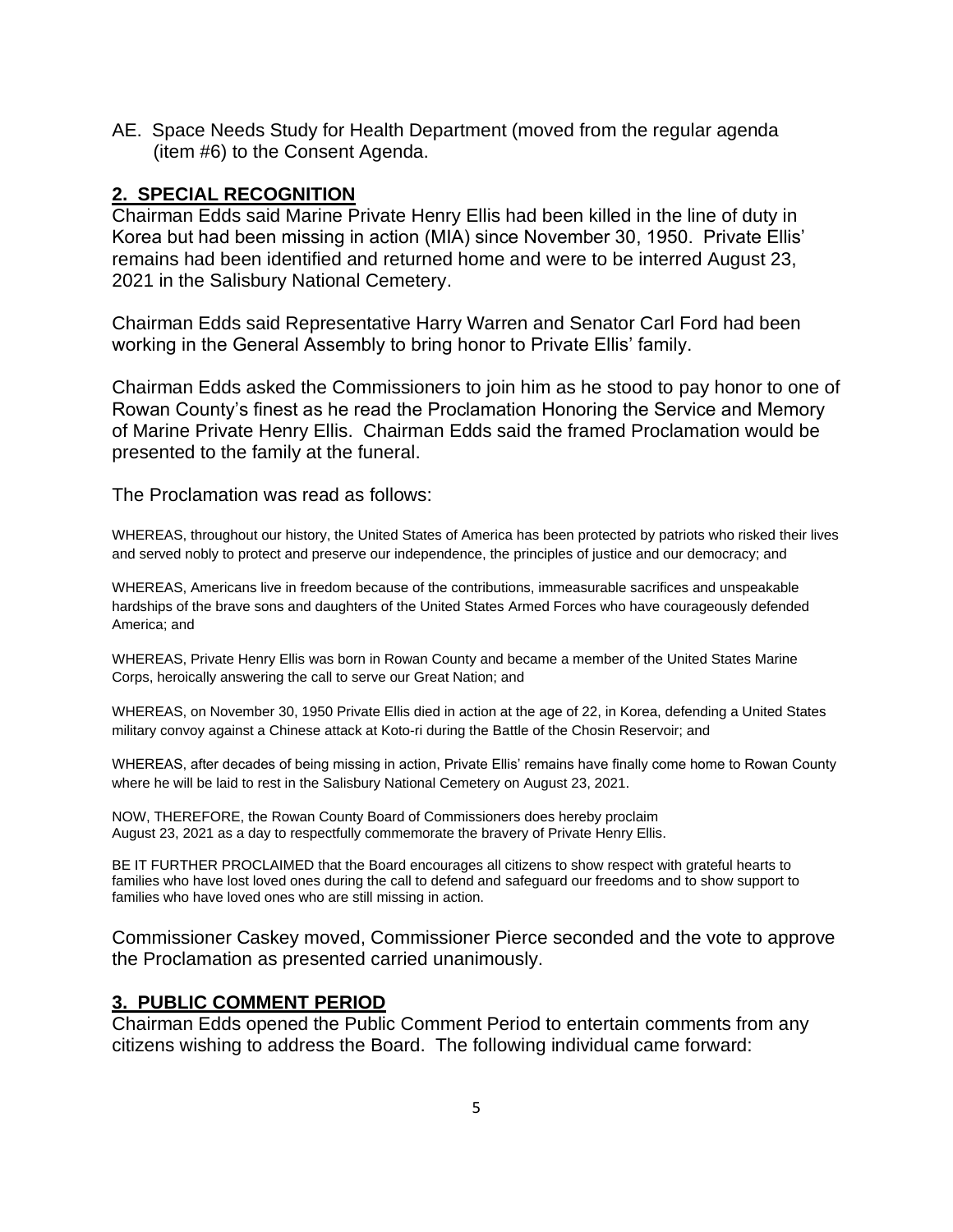$\triangleright$  Kenneth Hardin thanked the Commissioners for their service and support over the years. Mr. Hardin extended special appreciation to Commissioner Pierce for the times he had helped him with various endeavors.

With no one else coming forward, Chairman Edds closed the Public Comment Period.

#### **4. PUBLIC HEARING: Z 0-21 REAPER'S REALM, LLC**

Please note the minutes will only summarize the presentations and discussions for Z 02-21; however, full video and audio recordings are available via the Rowan County Website.

Planning Director Ed Muire presented the staff report for Z 05-21. Mr. Muire also provided a power point as he discussed the request from property owners Tony and Angela Jenkins.

According to the staff report, Reaper's Realm Haunted House, LLC (Reaper's Realm) had been a seasonal Halloween event that had been authorized through issuance of temporary use permits by the Commission in 2017 for a 2-year period and again in 2020 for 1-year only. In granting the 1-year permit, the Commission's directive advised the event needed to seek rezoning for continued future operations given it had been an annual occurrence, as opposed to temporary.

The property in question was located at 175 Shuffler Woods Road and further described as Tax Parcels 147-001 (portion); 147-006 (all); and 147-116 (portion). The total acreage requested for CBI (CD) rezoning was approximately 10.85 acres.

Mr. Muire reviewed the property characteristics, stating that the site consists of four (4) parcels totaling 18.31 acres and was situated between Old Linn Road (SR#1232) and Daugherty Road (SR#1243). Access was gained via a thirty-foot (30') easement known as Shuffler Woods Road which crossed Tax Parcel 147-045 (owned by Jeremy Blackwelder) to Daugherty Road. The site also had thirty-one feet (31') of frontage on Old Linn Rd but access was not currently improved.

The Coldwater Creek Watershed's (WS-IV-PA) impervious cover limitation of 36% will affect the site if the disturbed area of the project is one (1) acre or more. Likewise, the one-acre threshold will require submittal of a soil erosion and sedimentation control plan to manage the site. Impervious cover that exceeds 36% may be considered by the Board of Commissioners through the Special Non-Residential Intensity Allocation (SNIA) process.

An unnamed perennial stream (aka "blue line") bisects the property flowing to the southwest and eventually joins Coldwater Creek paralleling the southbound lanes of I-85. No regulated floodplain is associated with this stream, but any disturbance or crossing will likely require 401/404 permits issued by NCDEQ and Army Corps of Engineers.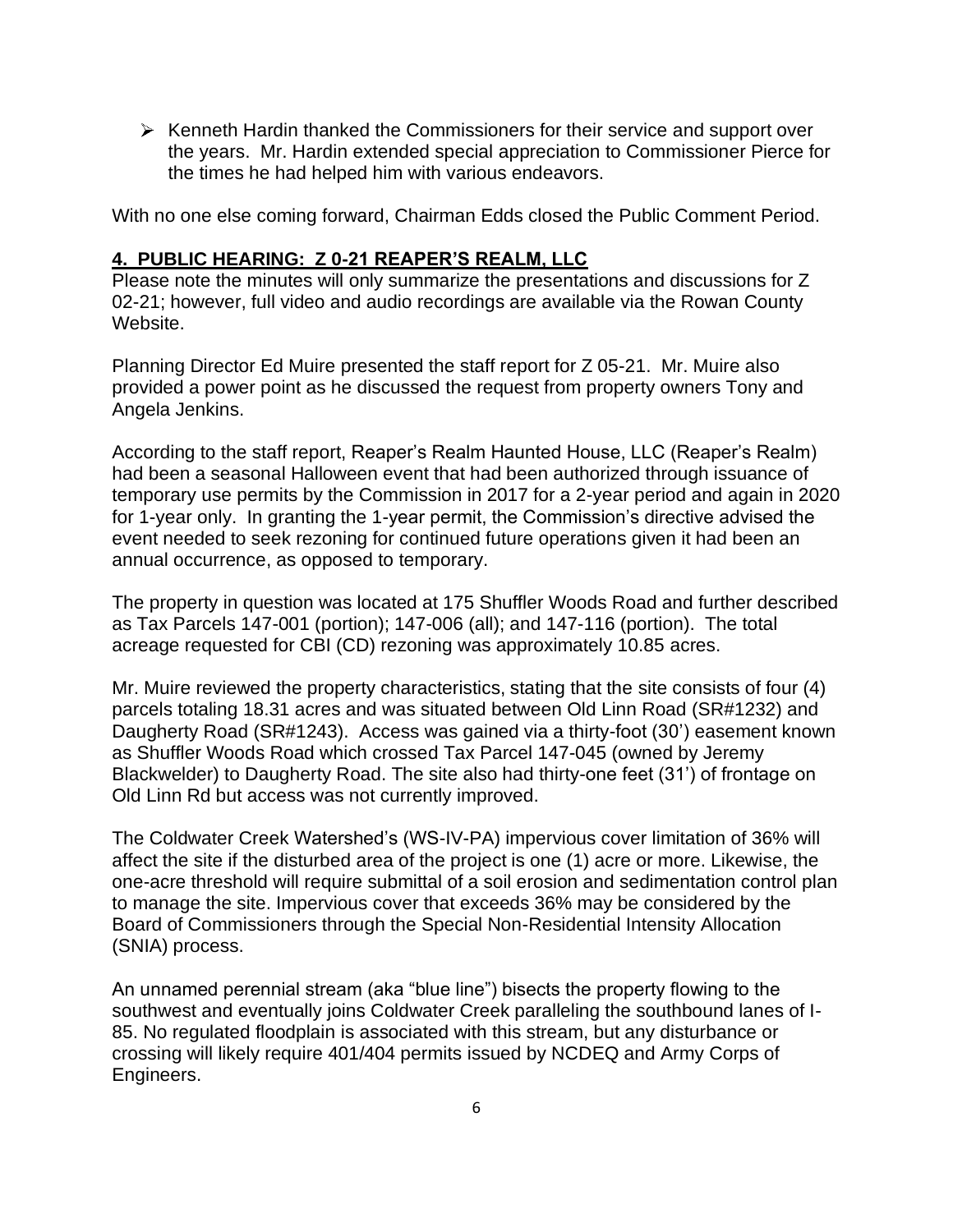Records from the Rowan County Fire Marshal indicated the haunted trail had been inspected annually since 2013. Mr. Jenkins only acquired approval in 2017 after several years of operation as a non-compliant operation without building or zoning permits. To reiterate, Mr. Jenkins received a 1-year temporary use permit in 2020 and was advised to seek rezoning as the use was not "temporary".

The current zoning was Rural Agricultural (RA) and the requested zoning was CBI (CD) Commercial, Business, Industrial-Conditional District. The applicant currently operated a lawncare service from the location and had requested said use (lawn and garden services), along with similar uses ornamental shrub and tree services and agricultural production livestock and animal specialties for consideration. While these uses are generally allowed in the current RA district, the CBI (CD) will only "permit" these uses if included in the new district.

The primary reason for the request was to obtain approval for the annual seasonal operation of events at Reaper's Realm Haunted House and Trail, which was classified as an Amusement Service and only permitted in the County's non-residential zoning districts (CBI, NB and IND).

Using the power point, Mr. Muire reviewed the site history starting back in 2013. It was noted that in 2014, the permit for a personal storage shed was revoked. In 2015, a structure was completed but not approved for occupancy; no other apparent structures were on the site. In 2017, the following Temporary Use Permit (TEMP 01-17) was issued:

|                                                                      | <b>Rowan County Planning and Development Department</b><br>402 North Main Street . Room 204 . Salisbury, N.C. 28144-4341<br>Phone: 704-216-8588 . Fax: 704-216-7986                                                                                                                                                                                                                                                                                                                                                                                                                                                                                                                                                 |  |  |
|----------------------------------------------------------------------|---------------------------------------------------------------------------------------------------------------------------------------------------------------------------------------------------------------------------------------------------------------------------------------------------------------------------------------------------------------------------------------------------------------------------------------------------------------------------------------------------------------------------------------------------------------------------------------------------------------------------------------------------------------------------------------------------------------------|--|--|
| <b>TEMPORARY USE PERMIT [ TEMP 01-17 ]</b>                           |                                                                                                                                                                                                                                                                                                                                                                                                                                                                                                                                                                                                                                                                                                                     |  |  |
| September 6, 2017                                                    |                                                                                                                                                                                                                                                                                                                                                                                                                                                                                                                                                                                                                                                                                                                     |  |  |
| Mr. Tony Jenkins<br>175 Shuffler Woods Road<br>China Grove, NC 28023 |                                                                                                                                                                                                                                                                                                                                                                                                                                                                                                                                                                                                                                                                                                                     |  |  |
| Mr. Jenkins:                                                         |                                                                                                                                                                                                                                                                                                                                                                                                                                                                                                                                                                                                                                                                                                                     |  |  |
| Rowan County Zoning Ordinance.                                       | On September 5, 2017, the Rowan County Board of Commissioners approved your request for a<br>temporary use permit [TEMP 01-17] to operate a haunted house and trail on your property located<br>at 175 Shuffler Woods Road, China Grove, NC [Rowan County Tax Parcel 147-001]. Approval of<br>TEMP 01-17 is subject to the six [6] conditions noted below and limits operation to the days, dates<br>and times noted herein; violation of the permit terms or conditions may prompt revocation of the<br>permit or subject you to civil penalties or other equitable remedies allowed by Section 21-14 of the                                                                                                       |  |  |
|                                                                      | Dates of Operation: Fridays and Saturdays, September 29 thru October 31, 2017<br>Fridays and Saturdays, September 28 thru October 31, 2018                                                                                                                                                                                                                                                                                                                                                                                                                                                                                                                                                                          |  |  |
| <b>Permit Conditions:</b>                                            | Hours of Operation: 7:00 pm until midnight<br>1. Obtain approval from NC DOT for a commercial driveway permit<br>2. Obtain occupancy approval of the building related documents and<br>permitting from Rowan County Building Inspections Department<br>3. Obtain approval from the Rowan County Fire Marshal's Office for all Fire<br>Code related items<br>4. Approval is for Fridays / Saturdays 7:00 pm until midnight from Sept. 29 -<br>Oct. 31, 2017 and Sept. 28 - Oct 31, 2018 only<br>5. No event parking is allowed on Shuffler Woods Road<br>6. Provide certificate of liability insurance for the event and include Chris<br>Shuffler as an Additional Insured to the extent permitted by your insurer. |  |  |
|                                                                      | Although issuance of a zoning permit may occur prior to satisfying all 6 permit conditions to allow<br>initiation of the building and fire code plan review and permitting, be aware you must submit items<br>1, 2, 3 and 6 prior to operation of the event to be compliant with the permit terms and conditions.                                                                                                                                                                                                                                                                                                                                                                                                   |  |  |

TEMP 01-17 Jenkins Approval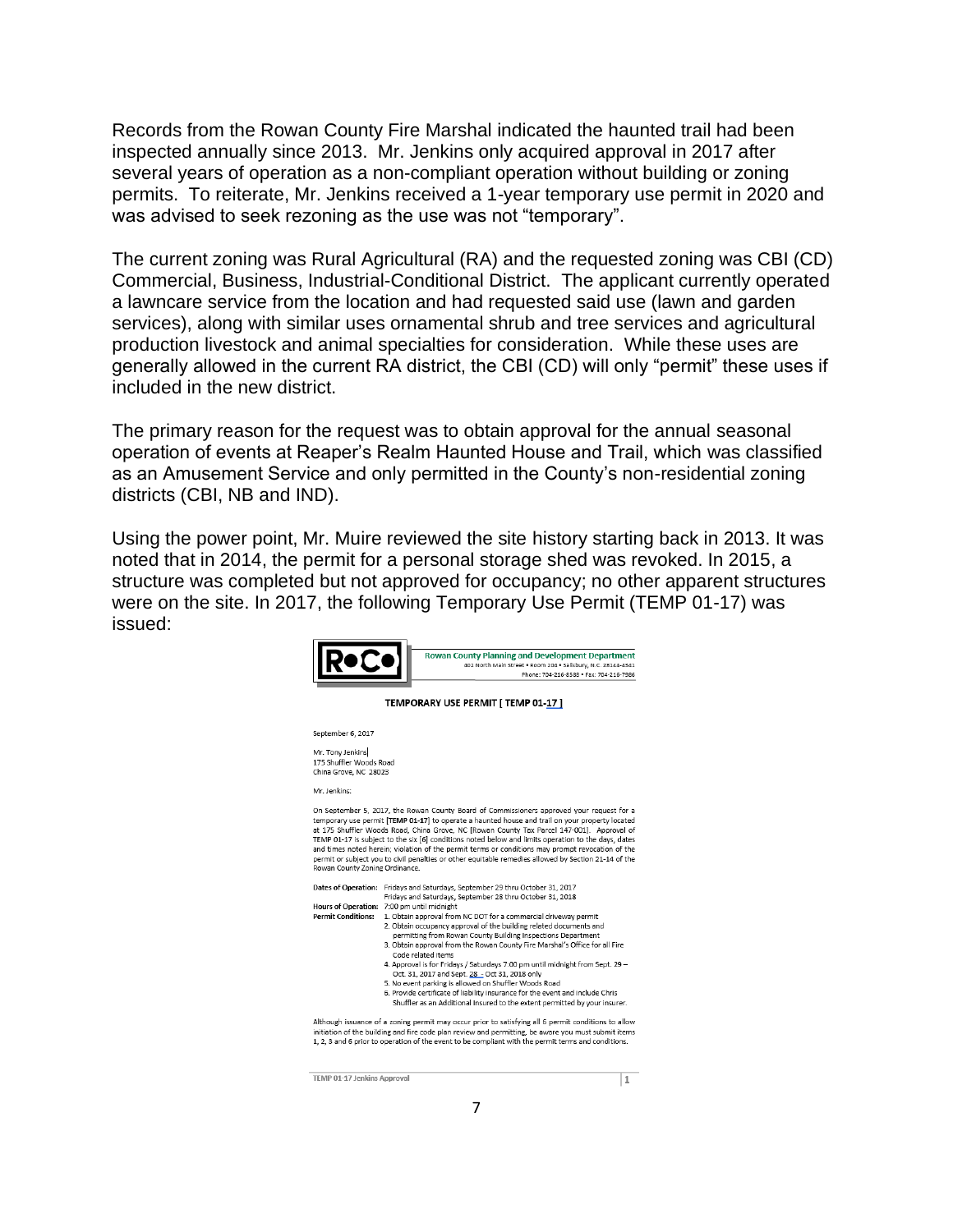#### In 2020, the following TEMP 01-20 was issued:



The site history 2020 conclusions were:

- $\triangleright$  Amusement and Recreation Services is not a permitted use in the RA zoning district
- $\triangleright$  Addition of structures without proper permitting is a public safety concern
- $\triangleright$  It was evident from Facebook postings that events are and have been occurring outside the scope of previous Temporary Use Permit authorization
- $\triangleright$  Inability to adequately manage parking on shoulders of Daugherty Road and neighboring properties is a concern
- $\triangleright$  Event has exceeded the notion of a "temporary use" as the Halloween attraction is an annual event and there are other seasonal events being promoted, such as St. Patrick's Day, Valentine's Day and other random events and dates
- $\triangleright$  Aerial photograpy verifies the applicant has intensified use of the property with building additions and attractions for public amusement/entertainment
- $\triangleright$  Future operation should seek rezoning of the property to an appropriate district designation

Continuing with the power point, Mr. Muire pointed out the site history for 2021 showed more trail and haunt related structures were evident since the 2020 temporary use application.

The property was located in both the I-85 South Corridor Land Use Plan (LUP) and Area Three of the East Rowan Land Use Plan (ELUP).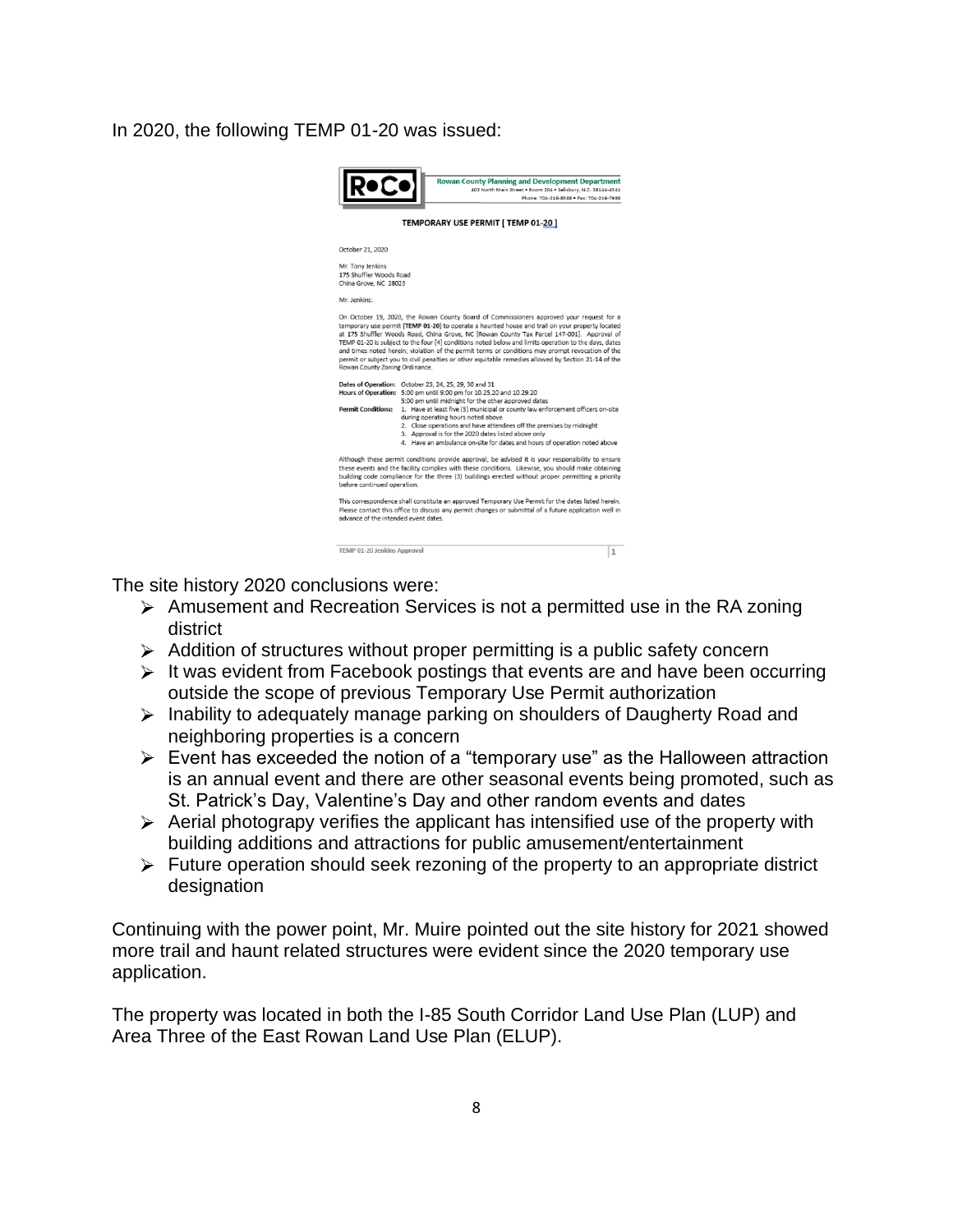Commentary from the meeting participants in the I-85 South Corridor Plan desired "more separation of residential uses from business and industrial uses, …(but) also support for increased connectivity to general services and more commercial and retail opportunities." Overall, plan recommendations primarily focused on nodal development within the study corridor, especially centered around the proposed Old Beatty Ford Road interchange at I-85 and further acknowledged that properties within the corridor not to be served by public utilities should adhere to recommendations in the ELUP.

Future Land Use Recommendation D contained on page 28 in the ELUP stated "Proposals for expansion of existing businesses that minimize conflict with surrounding residential uses and recognized historic properties through design standards or impact mitigation techniques are encouraged in the Planning Area." Future Land Use Recommendation A for Home Based Business (located on same parcel as residence) found on page 29 of the ELUP suggest, "Businesses should be sited to the rear of the home with lighting that is building mounted and focuses downwards, adjoining residential uses should have visual separation provided by the business. The size of accessory structures associated with the business operation may also be limited."

Conditional districts are intended for proposals that may not be suitable for a general rezoning but due to voluntary or agreed upon limitations that "address anticipated impacts" upon neighboring properties and the surrounding area, the request may be appropriate.

Mr. Muire provided the following Zoning Analysis –Purpose and Intent:

- CDs are intended for proposals that may not be suitable for a general rezoning, but due to voluntary or agreed upon limitations that "address anticipated impacts" upon neighboring properties and the surrounding area, the request may be appropriate
- Applicant has proposed limiting development to four (4) specific uses:
	- **SIC 02 Agricultural livestock production;**
	- SIC 0782 Lawn and Garden Services:
	- **SIC 0783 Ornamental Shrub and Tree Services;**
	- SIC 7999 Amusement and Recreational Services, i.e. "Haunted House and Trail"

| <b>LAND USE</b>         | CBI (CD)  | RA              |
|-------------------------|-----------|-----------------|
| Livestock production    | Requested | Permitted       |
| Lawn and garden         | Requested | SR <sup>*</sup> |
| Ornamental Shrub & Tree | Requested | SR <sup>*</sup> |
| Amusement services      | Requested | <b>No</b>       |

Zoning Analysis –Compatibility of Uses

\* Limits commercial building size to 2,000 sq ft if state road frontage is less than 35'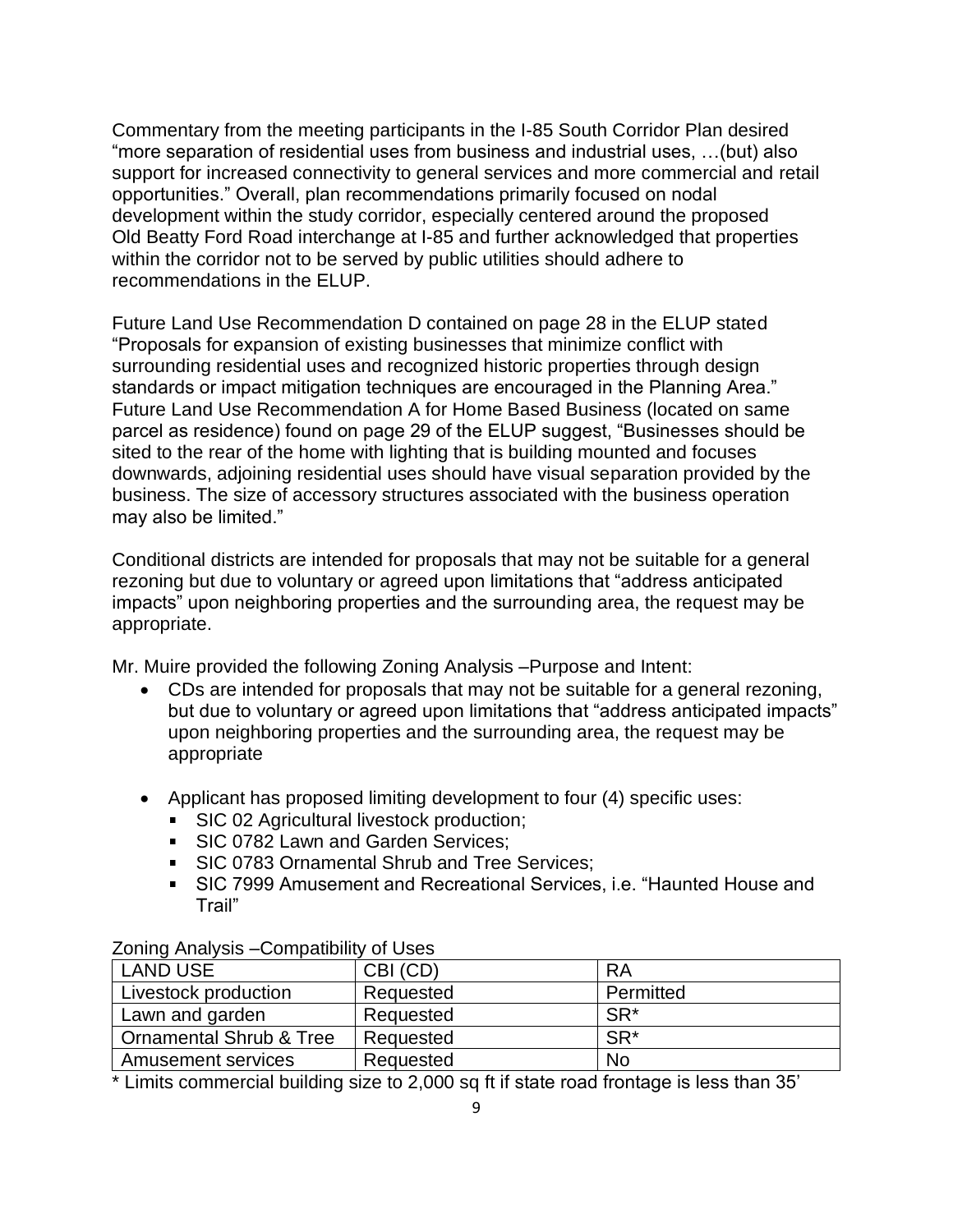# ZONING ANALYSIS –Compatibility of Uses

Proposed Conditions

- Tax Map 147 Parcels 001 (majority); 004 (portion); 006 (all); and 116 (portion); split zoned parcels
- Requested Uses –Agricultural & Livestock Production; Lawn & Garden Services; Ornamental Shrub & Tree Services; and Amusement & Recreational Services, i.e. Haunted House and Trail
- Seasonal Operational

| <b>SEASON</b>     | <b>DURATION</b> |
|-------------------|-----------------|
| Valentine's Day   | 4 days          |
| St. Patrick's Day | 2 days          |
| Halloween         | 20 days         |
| Christmas         | 4 days          |

| <b>DAYS</b>          | <b>HOURS</b>        |
|----------------------|---------------------|
| Sunday thru Thursday | 6:30 pm $-10:00$ pm |
| Friday thru Saturday | 6:30 pm $-12:30$ am |

# **Proposed conditions**:

- Limitation of maximum 1200 patrons daily
- Access and Circulation plans –Proposed Access from Old Linn Rd and Exit onto Daugherty Rd
- NCDOT Commercial driveway permit conditionally approved
- Parking @ 1 space per 400 sq ft operational area
- Noise –Decibel based standard of 70 dB from 7am –11pm and 65 dB from 11pm –7am
- Insurance –General Commercial Liability at 1 million per occurrence, etc
- Screening and Buffering –Applicable to structures / properties within 200' of operations
- Emergency Operations plan
- Sanitation –6 porta-johns; 2 sinks and trash disposal
- Security –5 private security and 5 deputies

Mr. Muire used the power point as he discussed the zoning for the site in question and the surrounding area.

#### **Staff Recommendations**:

1. Require the proposed internal road and deeded right-of-way (Shuffler Woods Road) be constructed to the 20' and 24' widths shown on Proposed Site Plan Sheet 1 and provide certification from an NC registered professional engineer that said road will support emergency vehicles utilized by Bostian Heights Fire Department.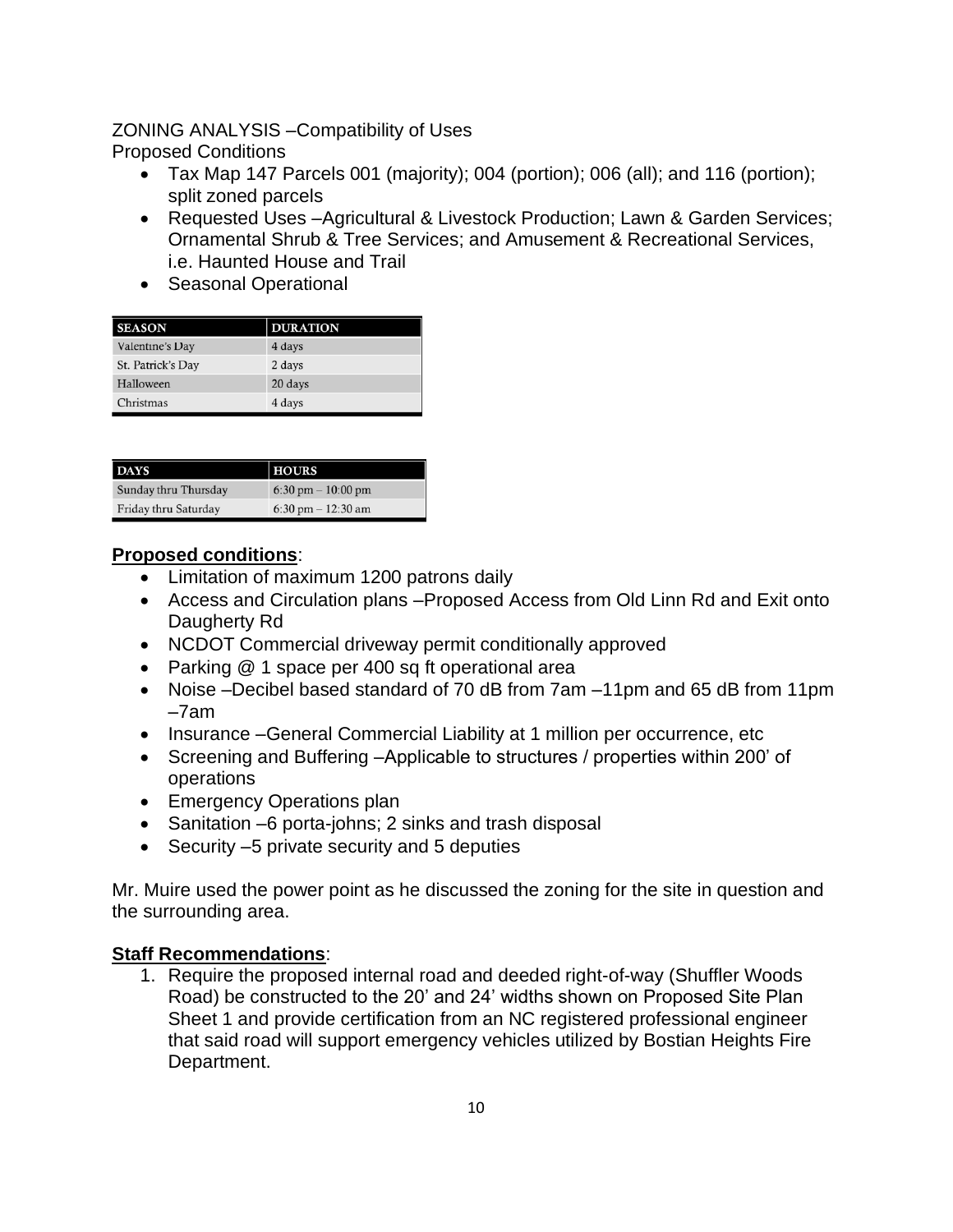- 2. Provide a maintenance certification / agreement with the Fire Marshal stipulating the internal road and Shuffler Woods Road will be maintained to a standard allowing their use and access.
- 3. Require all parking and overflow parking areas depicted on Proposed Site Plan Sheet 1 be improved with a minimum six-inch thick compacted gravel.
- 4. Update site plans to depict buildings / structures added since 2018 aerial photography and have them inspected or certified as code compliant for the type occupancy of this venue.
- 5. Screening along the northwest property line depicted on site plans should (at a minimum) have the evergreens adjacent to the adjoining property lines placed not more than five feet apart and be at least six feet tall at time of planning. The inner plantings within the remainder of the buffer should consist of and adhere to Section 21-215(1)b(1) or (3) at the option of the applicant. Likewise, screening should be provided along the Poston property as well.
- 6. Provide decibel modeling that accounts for all site operations (vehicle noise, chain saws, loud speakers, screams, etc.) prepared by an acoustical consultant and incorporate any site improvements / modifications as a recommendation by said consultant.
- 7. Obtain a collective approval or satisfaction from the agencies utilizing the Command Post prior to obtaining building and related permits for its construction.

With regards to deliberations by the Commission, Mr. Muire pointed out the following:

- Recommended conditions or changes must be consented to by the applicant.
- Conditions should address conformity with plans or ordinances and focus on impacts reasonably expected from the site.
- Does the proposed change advance the public health, safety or welfare, as well as spirit and intent of the ordinance?
- Consider the impact of the zoning change on the general public and not the advantages or disadvantages to the public.
- Consistency and Reasonableness may be combined into one statement.

The Planning Board met on July 26, 2021 and recommended denial of the Z 05-21 request. The Planning Board Statement of Reasonableness and Consistency was: "Z 05-21 is not consistent with the East Rowan Land Use Plan based on the following: It is an expansion of business that would conflict with surrounding residential uses and the proposed use would be a benefit to the owner at the expense of neighbors or community in regards to noise and traffic."

Throughout Mr. Muire's presentation the Commissioners asked questions about the rezoning application, including, but not limited to:

• Commissioner Klusman inquired as to where the County drew the line for having permanent toilet facilities for what she basically viewed as an events center. Commissioner Klusman felt the topic fell under the Health Department and the State for consideration.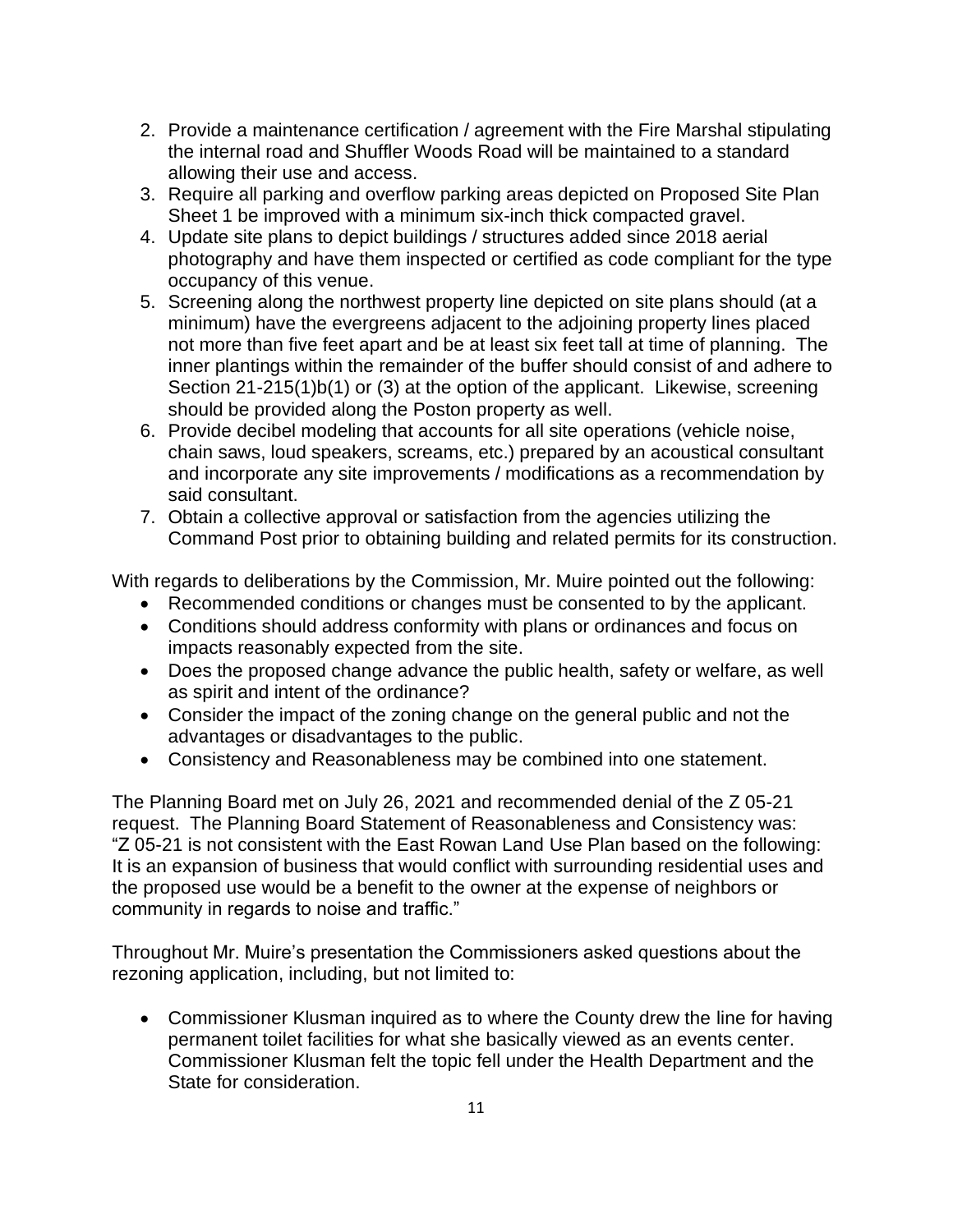- Commissioner Greene asked if the plan was completed for the entrance from Old Linn Road and the exit onto Daugherty Road. Mr. Muire said no and stated the applicant wanted to determine if the request would be approved before going to the expense of putting in the road. Mr. Muire said he had advised Mr. Jenkins not to start work until he knew he had the Board's approval.
- Chairman Edds referred to site history/aerial maps for 2014 and 2015 in the power point. Chairman Edds asked if the County had worked with the applicant after the stop work order was issued. Mr. Muire said he did not think so and it was his assumption the work was completed and afterwards the engineer, or someone, provided documentation to satisfy the code. Chairman Edds responded the Board needed to address whether the work actually stopped.
- Chairman Edds asked if the applicant went through the permitting process in 2017 and Mr. Muire said no. Mr. Muire commented that the applicant may have gotten the engineer's approval after the fact.
- Chairman Edds asked if the three (3) new buildings for 2020 had been permitted and Mr. Muire said no.
- Chairman Edds inquired as to the first time the Reaper's Realm matter had come to the Board and Mr. Muire said in 2017. At that time the operation was granted a 2-year permit for 2017 and 2018. Chairman Edds said the Board did not see Mr. Jenkins in 2019 (no application or request was submitted) and the Board only saw Mr. Jenkins in 2020 because of the negative publicity (shooting) that occurred at the venue.
- In response to an inquiry from Commissioner Greene, Mr. Muire said farm structures in an RA district were not required to be permitted.
- Commissioner Caskey asked if there were any buildings on the property that would be found in code violation in order to be occupied and Mr. Muire said he was not sure but maybe. Mr. Muire deferred to Mr. Jenkins engineer, Jamey Basinger, to answer the question. Mr. Muire said any structure that was part of the haunted trail needed to be up to code.

Mr. Fox said certain conditions had been suggested in the event the Board did grant the rezoning. Mr. Fox continued by saying the hearing was for a conditional zoning and if Board approved the request it would create its own district for the use and a site plan was integral to the process.

Mr. Fox then asked Mr. Muire if the site plan, as shown, satisfied the requirements because he felt it appeared to be lacking where certain uses would take place. Mr. Fox said the use and how it operated were a component of the application. Mr. Muire responded no and said he knew the applicant would probably be presenting another site plan tonight.

Albert Benshoff of The Brough Law Firm PLLC was present to represent Mr. and Mrs. Jenkins. Mr. Benshoff provided the Board with a handout and provided a power point as he reviewed the information contained in the handout. Mr. Benshoff said the first tab in the handout was the power point he planned to show; the second was the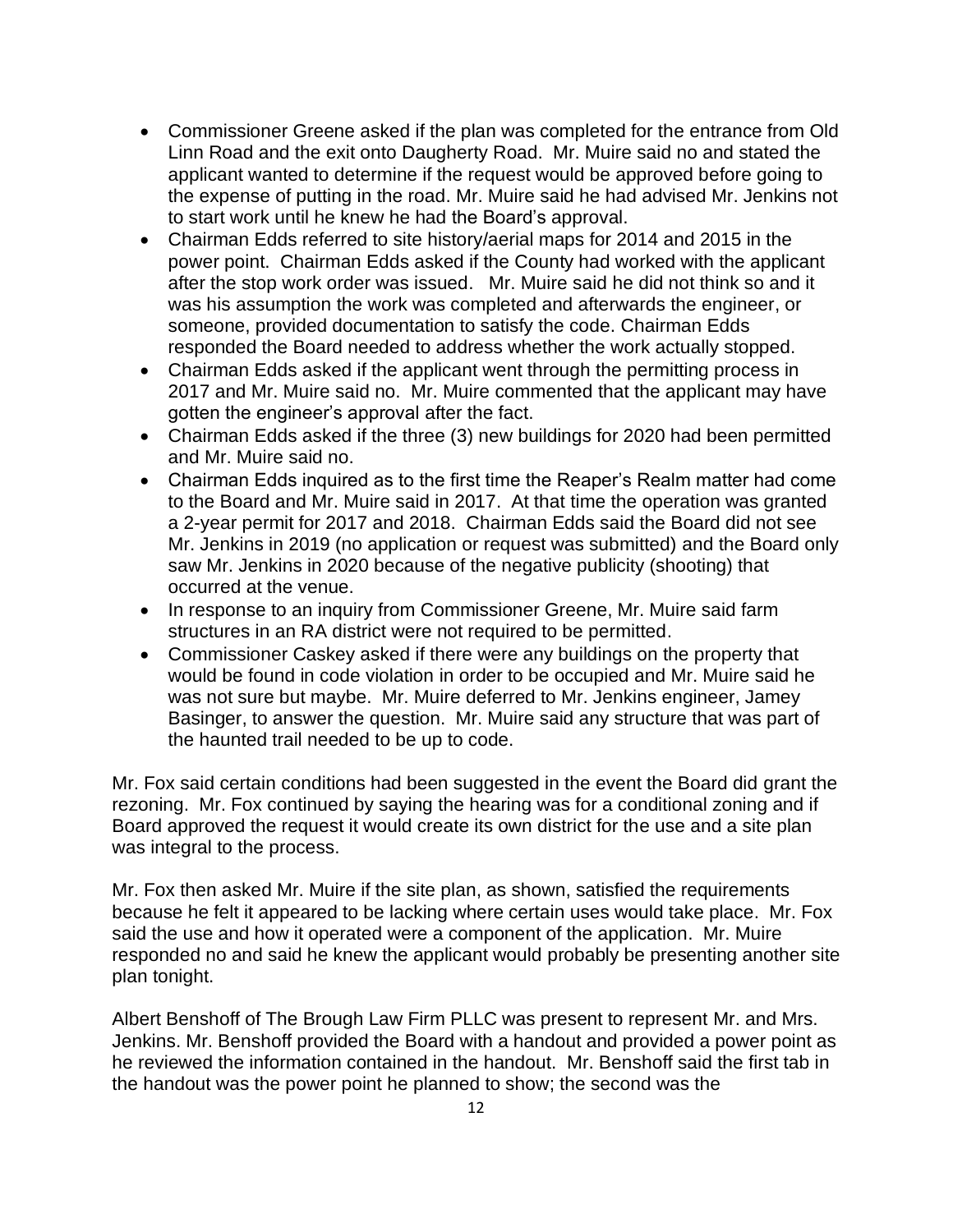Environmental Noise Monitoring Survey prepared by The EI group, Inc.; the third tab contained the original plans submitted with the application and showed the buildings only open to the public; the fourth tab showed the site plans made after his consultation with Mr. Muire after he asked to see all the buildings. Mr. Benshoff said not all of the buildings were open to the public for Reaper's Realm (referred to as RR in the handout and power point). According to Mr. Benshoff some of the buildings were for storage, scenery, etc. Mr. Benshoff said he could work out with Mr. Muire the uses for each building. Mr. Benshoff stated the buildings shown on the site plan behind tab three were the most buildings RR would have. In other words, Mr. Benshoff said the application was for the most of what RR will grow into in the future.

Mr. Benshoff said RR had been in business for eight (8) years and the Jenkins wished to operate a new and different RR and to follow all County rules and conditions. The Jenkins were not asking to return to the status quo and did not want to have another shooting incident as had happened in 2020. The Board was asked to evaluate the proposed conditions to see if they were adequate to reduce the impacts on the neighbors.

Mr. Benshoff highlighted an excerpt from the October 19, 2020 Board of Commissioners minutes when a Temporary Use Permit was sought by the Jenkins for RR.

Mr. Benshoff turned the presentation over the Jamey Basinger, P.E., Project Engineer, to discuss the concern for an additional entrance to RR for emergencies. Using the power point, Mr. Basinger said Mr. Jenkins had reached out to the North Carolina Department of Transportation (DOT) and the DOT preliminarily confirmed Mr. Jenkins could put an entrance to RR off Old Linn Road. Mr. Basinger discussed the size of the road, as well as the proposed turnaround. The proposal would enable cars to turnaround and leave the property once the maximum occupancy for the event was reached. Mr. Basinger said the DOT did not have traffic counts at this time for Old Linn Road. Mr. Basinger pointed out the one-way road that would run through the property to several parking areas. Mr. Basinger also pointed out the existing Shuffler Woods Road, which had an easement across the property and came out at Daugherty Road.

Mr. Basinger said there was a creek running through the property. If the rezoning was approved by the Commissioners, the Army Corps of Engineers would be contacted, as well as the Department of Water Quality, to ensure any changes along the creek were approved before the work was done.

Using the power point, Mr. Benshoff showed the first version of the site plan with the buildings that would be open to the public. Mr. Benshoff noted the plan being shown "was four (4) versions ago."

Mr. Basinger said he was the engineer for RR in 2017 for the haunted house. Mr. Basinger said no work had been done on the building for quite some time and while he could not say for how long, he could see the floor joists, etc. when he arrived. Mr.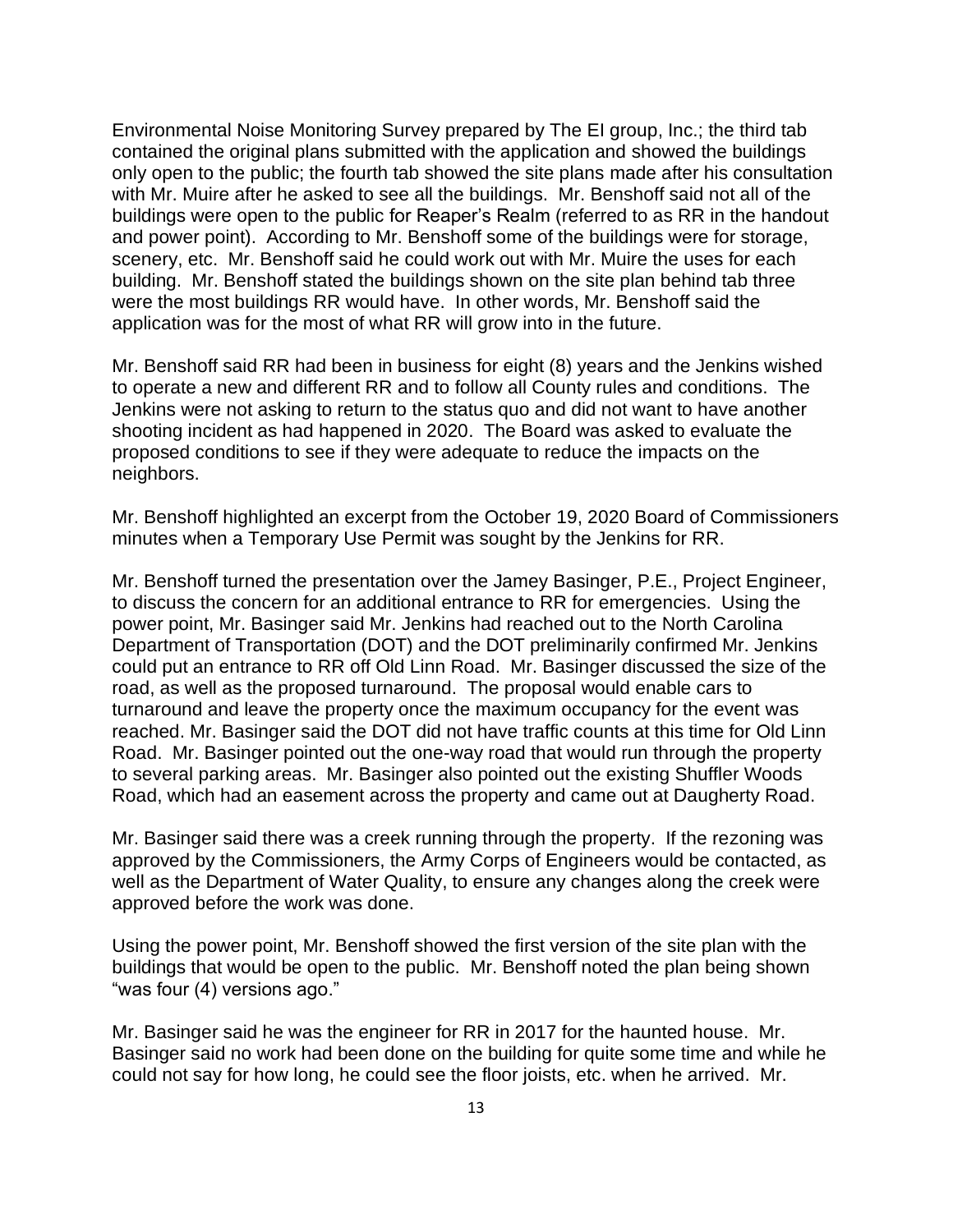Basinger said he had gone to the Rowan County Building Inspections Office with an extensive plan and changed what was required to meet code. Mr. Basinger discussed improvements that were made to the haunted house and reported the house did receive a Certificate of Occupancy (CO).

For the Board's knowledge, Mr. Basinger added that when he initially arrived, the house looked like an abandoned building but from a construction detail he could see that someone had stopped working on the building at least a year or two (2) prior.

Mr. Basinger continued by saying late in 2019 or early in 2020, Mr. Jenkins called him about the asylum and slaughter houses at RR. Mr. Basinger said the two (2) structures were erected and he had been called in to create plans similar to what he had done for the haunted house. Mr. Basinger said he had created the plans and worked to make sure the buildings were structurally sound and had the electrical requirements needed. Mr. Basinger said the plans were submitted for the two (2) buildings and had gone through plan review. Mr. Basinger said before anything else was finished, Mr. Jenkins wanted to see if the rezoning request was approved.

Commissioner Klusman referred to a Stop Work Order that had previously been issued for RR. Commissioner Klusman asked Mr. Basinger if RR had all the required CO's when he arrived at the site. Mr. Basinger responded no and said that was why he had been contacted. Using the power point, Mr. Basinger described the buildings on the site plan and said the buildings had been erected prior to him arriving to the site. Mr. Basinger said he had been brought in to bring the buildings up to code.

Mr. Benshoff noted the minutes from 2020 showed the Board had concerns with the noise from RR. Mr. Benshoff discussed the revised conditions and hours for operations.

Mr. Lars Aamoth with EI Group, Inc. (EI) discussed at length the Environmental Noise Monitoring Survey conducted by EI (Tab #2 of the handout). Using the power point, Mr. Aamoth pointed out the buildings where the noise testing occurred, as well as the noise level results.

Chairman Edds asked at any one time, how many people were expected to be present at the event. Mr. Benshoff responded approximately 240-260 people per hour depending on demand and the number of patrons attending.

Chairman Edds then asked if the noise study could replicate the screams of 240 terrified people, in addition to their vehicles coming in/out of the site? Mr. Aamoth responded no and said the study was a "best case simulation."

Commissioner Greene pointed out the screams would come from different locations.

Commissioner Pierce questioned the proximity of the closest residents. Mr. Benshoff said the closest residences were the Mitchell's, Montanez's and Campbell's.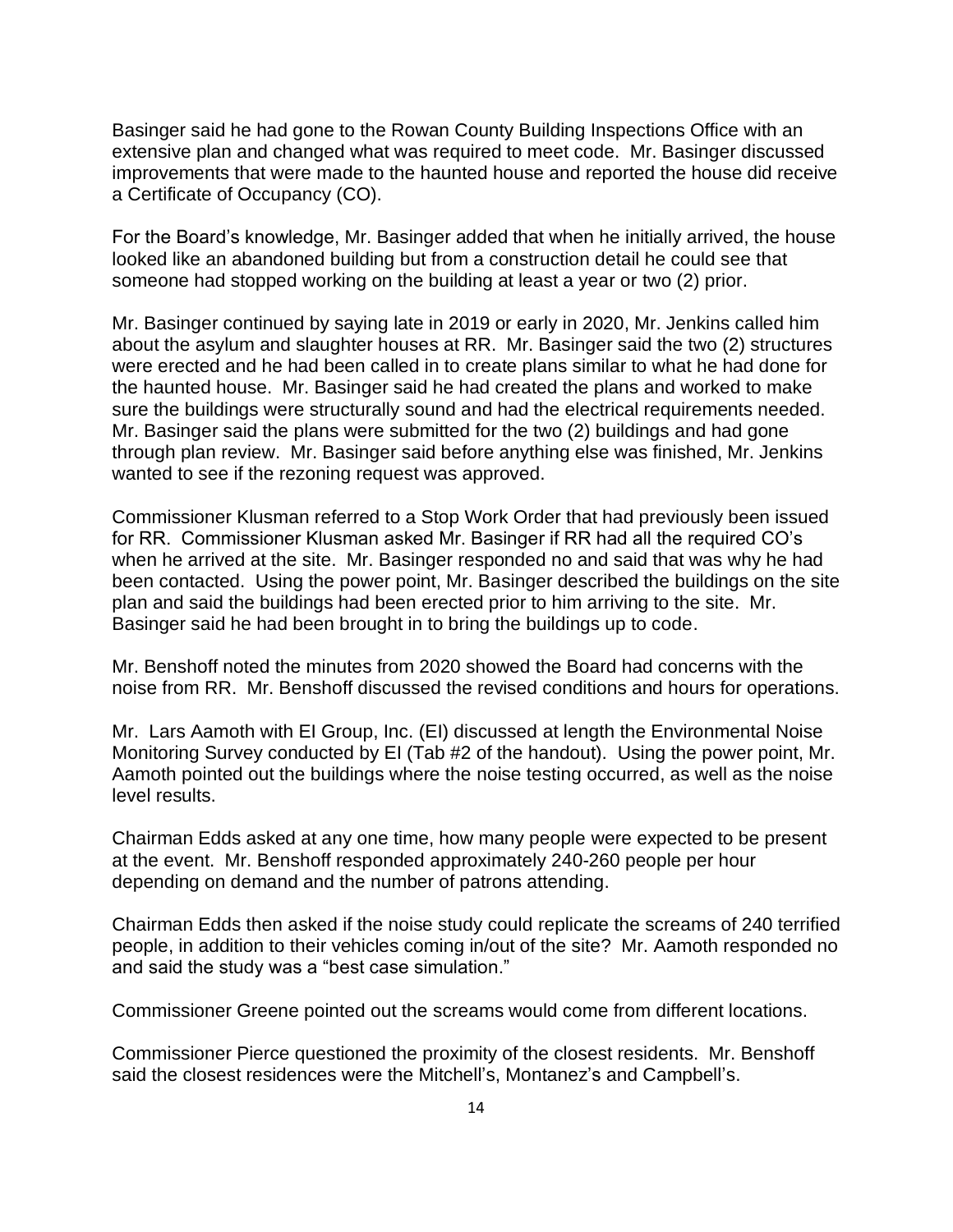For the sake of the Board, Mr. Fox noted the sound study was done on a site plan that was different than what was being shown and the road configuration had changed, as well. Mr. Fox asked if the plan being shown was the plan that would be complied with.

Mr. Benshoff responded that the plan being shown on the screen was the first edition of the site plan and the buildings shown on this plan were all the buildings that would be open to the public. Mr. Benshoff said the road was a bit different. The final version of the site plan was included in the handout behind tab 4.

Mr. Aamoth continued highlighting the sound study conclusions, which were behind tab 1 in the handout.

Commissioner Greene asked where the chainsaw readings were taken. Mr. Aamoth said he took the readings from the property line while Mr. Jenkins operated the chainsaw from a location near the slaughterhouse. Mr. Aamoth said one could hear the chainsaw and the screams but it was "not that loud from a decibel standpoint."

Mr. Aamoth felt that based on the noise study estimations RR should be in compliance with the ordinance.

Mr. Jenkins was asked by Mr. Benshoff to describe the Vortex Tunnel, which he said was located inside the main haunted house.

Using the site map, Mr. Benshoff said condition #5 was accepted with regards to the buffer.

Mr. Benshoff discussed the Planning Board meeting and whether the neighbors agreed with the proposal. Mr. Benshoff noted the Campell's and Mitchell's were revoking their names on the petition that had been circulated in opposition to the rezoning for RR.

Mr. Benshoff discussed the zoning for the areas on the site plan. There was a small tract to remain zoned as RA and Commissioner Klusman questioned the number of acres for tract. Mr. Basinger was not sure of the exact acreage but explained the whole reason for the CBI district was to contain just the operations of the haunted house.

Mr. Muire said moving lines or district boundaries was more advantageous for Mr. Jenkins.

In response to Commissioner Klusman's inquiry pertaining to the area proposed to remain RA, Mr. Basinger said any structure within an RA district was required to be permitted, unless it was a pole barn. Commissioner Klusman responded by asking why Mr. Jenkins did not get permits for any of the other buildings. Mr. Basinger said he could not answer the question.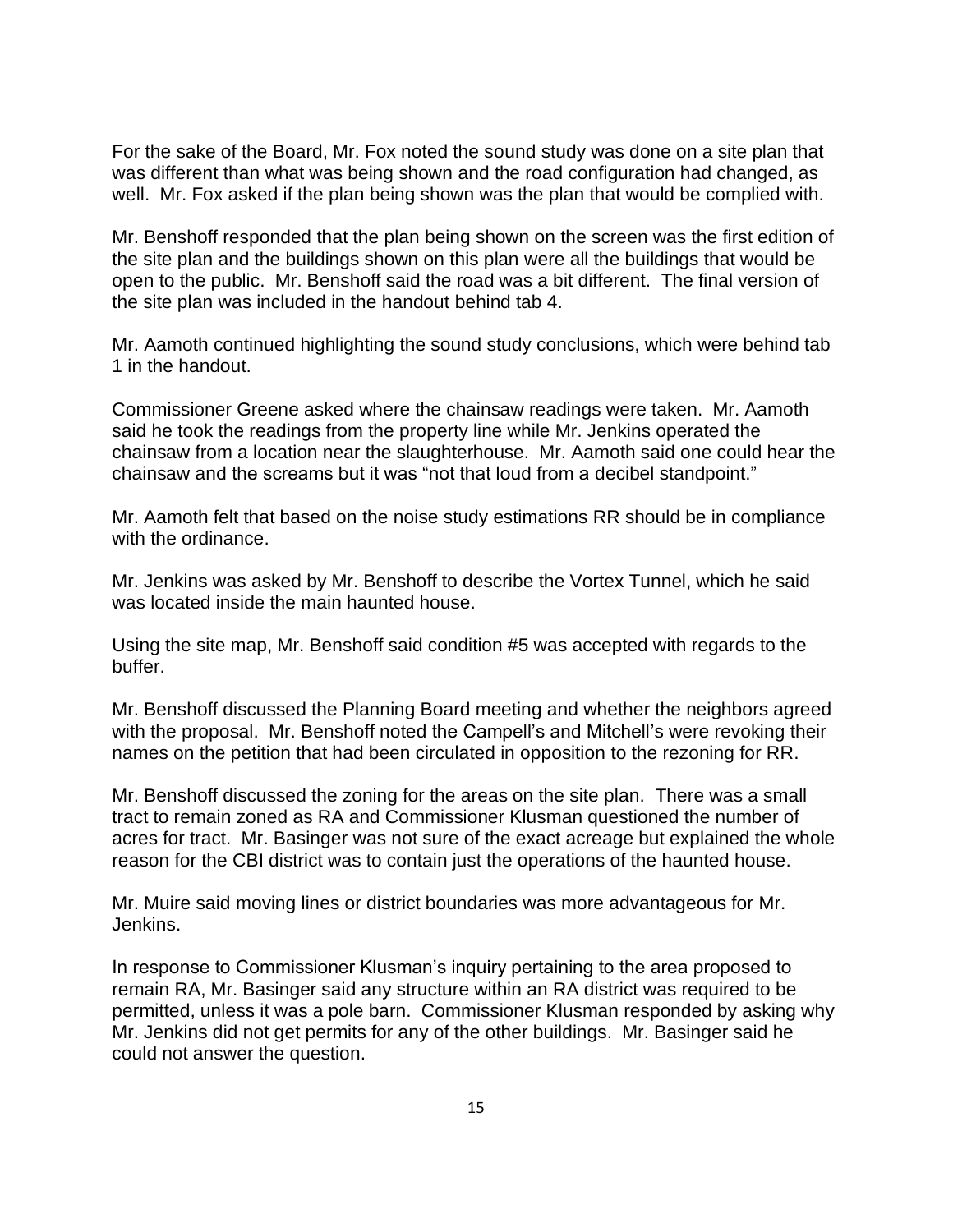Commissioner Klusman asked Mr. Jenkins why he did not obtain permits before erecting the buildings. Mr. Jenkins said the permit for the main haunted house was revoked a day or two (2) before RR was to open that particular year. The roof was on the house and the building was structurally up before the permit was revoked. Mr. Jenkins said the buildings on the trail had been taken down from elsewhere and the pole buildings were put back up on his property; they were not new buildings and he did not get permits for them. Mr. Jenkins said there was a gray line between pole buildings and agricultural buildings being allowed on farms.

Commissioner Klusman asked what year the buildings were re-erected on his property and Mr. Jenkins said 2019. When asked, Mr. Jenkins confirmed to Commissioner Klusman that he had the buildings re-erected on his property after the stop worker order had been issued in 2017.

Mr. Benshoff reported that the County had Mr. Jenkins attention and the County had made it clear that Mr. Jenkins was not to proceed without proper permits or approvals. Mr. Benshoff asked the Board not to punish Mr. Jenkins for past errors. Mr. Benshoff said the application before the Board was a new application.

Mr. Benshoff said there was a split opinion from the neighbors about whether the rezoning was okay. Mr. Benshoff said there was also a text in the handout, page 23, from Mr. Jake Davis who may speak later in the hearing.

Mr. Benshoff provided the Board members (copies were not provided to the Clerk) with a copy of a text from neighbors Joe and Donna Zanolini of 1340 Daugherty Road, who said RR had never been a nuisance or a bother to them.

Mr. Benshoff referred to conditions placed on the Temporary Use Permit issued in 2020 and reviewed the power point slides as follows:

- 1. There must be 5 County or municipal Law Enforcement Officers (LEO) on site during operations. OFFERED AS A CONDITION OF THE ZONING REQUEST.
- 2. RR must be shut down and people gone by midnight. OFFERED AS A CONDITION OF THE REZONING REQUEST EXCEPT FOR 12:30 FRIDAY AND SATURDAY.
	- Sundays through Thursdays from 6:30 pm to 10:00 pm. No admission tickets will be sold after 9:00 pm.
	- Fridays and Saturdays from 6:30 pm to 12:30 am. No admission tickets will be sold after 11:00 pm.
	- It takes the average customer about one hour to complete RR.
- 3. EMS must be on site. ROWAN RESCUE SQUAD OFFERED A CONTRACT. JENKINS ACCEPTED.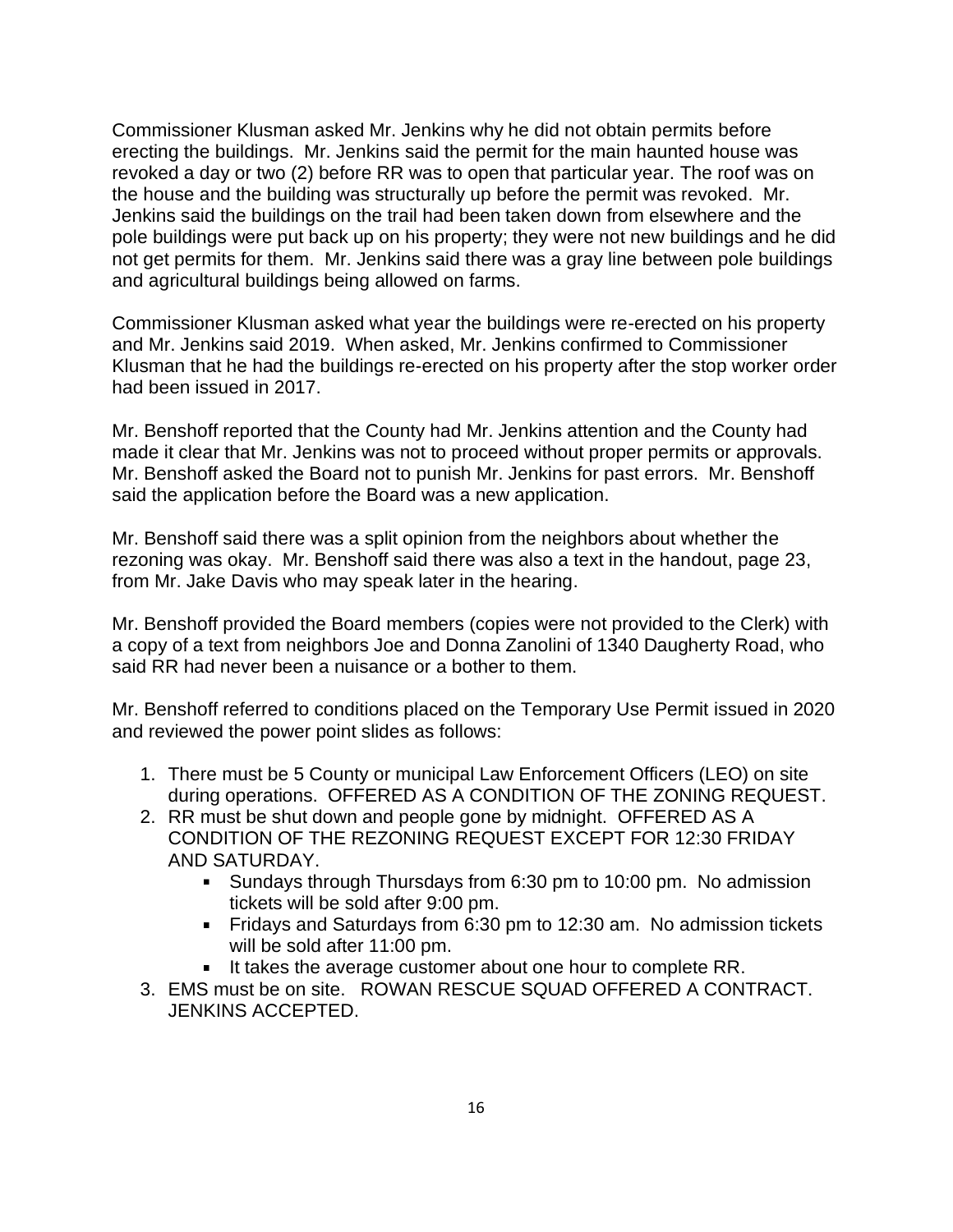Commissioner Caskey referred to the 5 deputies and 5 security officers that were proposed for each time RR was open. Mr. Benshoff said 3 of each were proposed for the other events, St. Patrick's Day and Valentine's Day, because of lower attendance.

Commissioner Caskey asked if Mr. Jenkins would not open in the event only 4 deputies showed up. Mr. Jenkins said RR was at the mercy of the Sheriff's Department as he could not reach out to the municipal officers until Sheriff Auten provided the okay.

Commissioner Caskey asked if the Sheriff had extended approval for next year and Mr. Jenkins said the approval was for 2020 and he did not know if the approval would continue or carry on.

Commissioner Caskey asked Mr. Jenkins what he would do if he did not have 5 deputies and enough off-duty officers in the future. Mr. Jenkins said he could not say he would close if he was not told until the day of. Mr. Jenkins said he would be glad to put private security on if it would be acceptable.

Commissioner Klusman asked if she was hearing Mr. Jenkins correctly that RR would not close if there were not enough officers. After conferring with Mr. Benshoff, Mr. Jenkins said if the requirement was a condition in order for RR to be open, then RR had no way to be open.

Mr. Benshoff mentioned the new traffic pattern. Based on the historical record there were approximately 3.5 customers per car. An aspirational goal was a maximum daily number of customers is 1,200; or 343 cars on the busiest night. Mr. Benshoff said the 343 cars equated to 46 to 69 cars per hour.

Mr. Benshoff discussed new measures to reduce traffic and said the Jenkins planned to add a new parking fee, and higher ticket prices. Other measures to be implemented were not to allow drop-offs, all ticket sales would be on site and not online. Cars would be counted when they came in and the gate would close at the turnaround when capacity was reached.

Mr. Basinger came forward to elaborate on the traffic proposal for the venue. Using the power point, the following information was reviewed:

Traffic will not queue on Old Linn Rd.

- See Site Plan 4 Jamey Basinger, PE
- 94 cars in queue before checkpoint "B"
- 50 cars in queue before exit "F"
- 297 cars in parking lots. SR says "467 gross spaces"

Commissioner Klusman expressed concern with minors coming in and Mr. Benshoff said identifications would be checked on the way in. Mr. Jenkins added that the identification for each individual in the car would be checked and there must be a responsible adult in the car who was 18.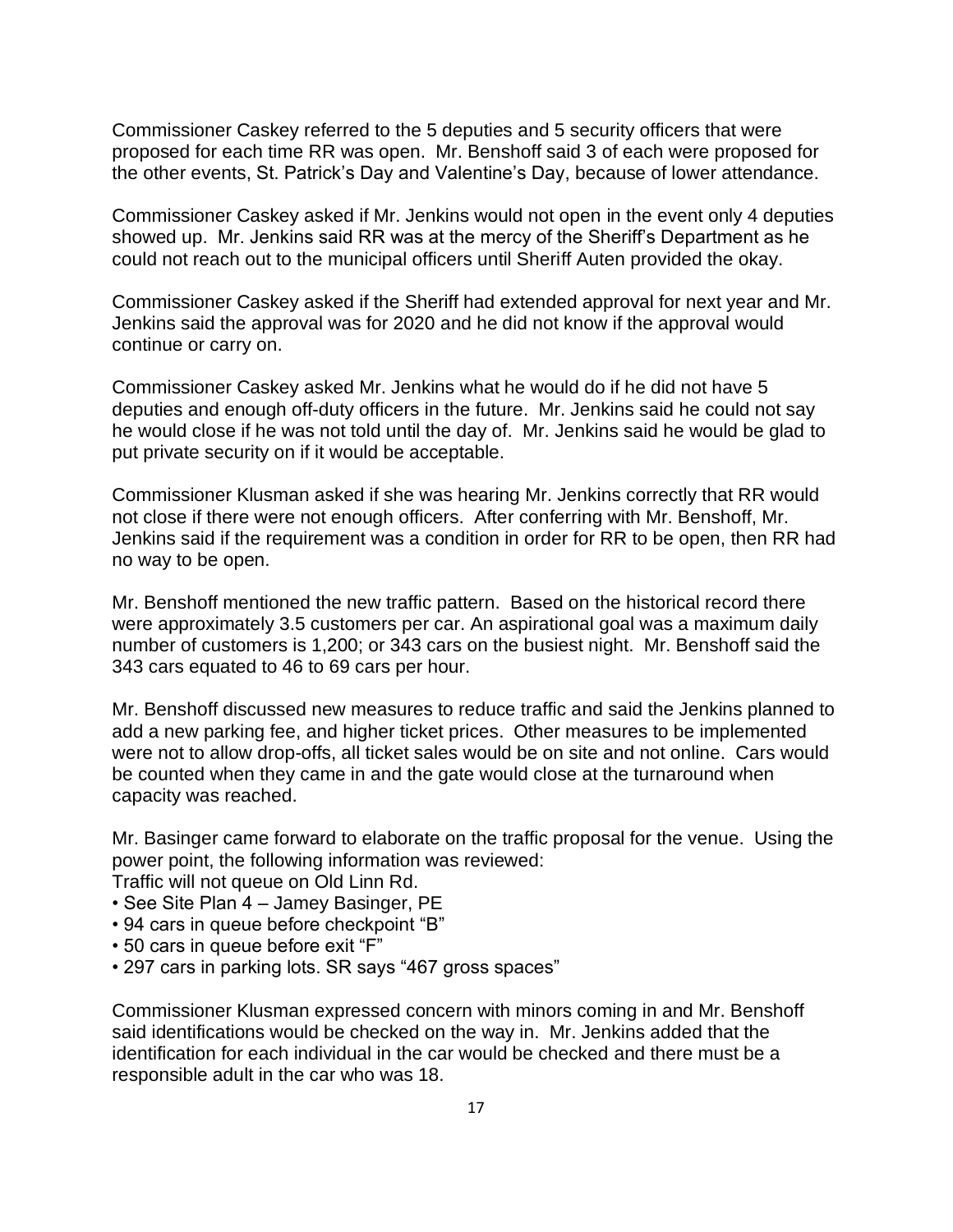Mr. Benshoff continued with the power point showing the following information:

- When capacity reached gate closed AT "G" after turn around. Cars will not queue on Old Linn Road.
- CONCLUSION: There is enough capacity to hold 343 cars on site on the absolute busiest nights.

#### **Compare New Reaper's Realm to Alternate Hypothetical Development**

- At the RA use by right of SINGLE FAMILY RESIDENTIAL 17 acres.
- 17 Acres at 2 units per acre = 33 HOUSES.
- FHWA says around 8 trips per day per house OR 264 TRIPS PER DAY EVERY DAY OF THE YEAR vs 343 CUSTOMER CARS + 75 STAFF & SECURITY CARS = 418 CARS on the busiest days.

#### **OPEN 30 DAYS A YEAR**

No more than 20 days at Halloween. 15 in 2021. No more than 2 days at St. Patrick's Day No more than 4 days at St. Valentine's Day A Christmas season of no more than 4 days. None in 2021.

| <b>NAME of SEASON</b>      |    | NUMBER of DAYS LAST DAY of SEASON     |
|----------------------------|----|---------------------------------------|
| <b>St. Valentine's Day</b> |    | <b>Sunday closest to the Holiday</b>  |
|                            |    | Sun. Feb. 13, 2022.                   |
| *St. Patrick's Day         |    | <b>Sunday closest to the Holiday</b>  |
|                            |    | Sunday March 20, 2022.                |
| <b>Halloween</b>           | 20 | <b>Sunday closest to the Holiday.</b> |
|                            |    | October 31, 2021                      |
| <b>Christmas</b>           |    | <b>Before December 24</b>             |

\*If St. Patrick's Day falls on a Wednesday, the last day will be the Sunday following the holiday.

Chairman Edds asked if the Valentine's and St. Patrick's Day events were for a haunted house. Mr. Benshoff said there had been a haunted house at the venue in the past on St. Patrick's Day. Mr. Jenkins added that only the main haunted house would be open and not the trails.

#### **PROPOSED HOURS**

- Sundays through Thursdays from 6:30 PM to 10:00 PM. No admission tickets will be sold after 9:00 PM or capacity reached.
- Fridays and Saturdays from 6:30 PM to 12:30 AM. No admission tickets will be sold after 11:00 PM or capacity reached.

#### **Security & Emergencies**:

• 5 Deputies and 5 Security Guards for Halloween, 3 of each for other seasons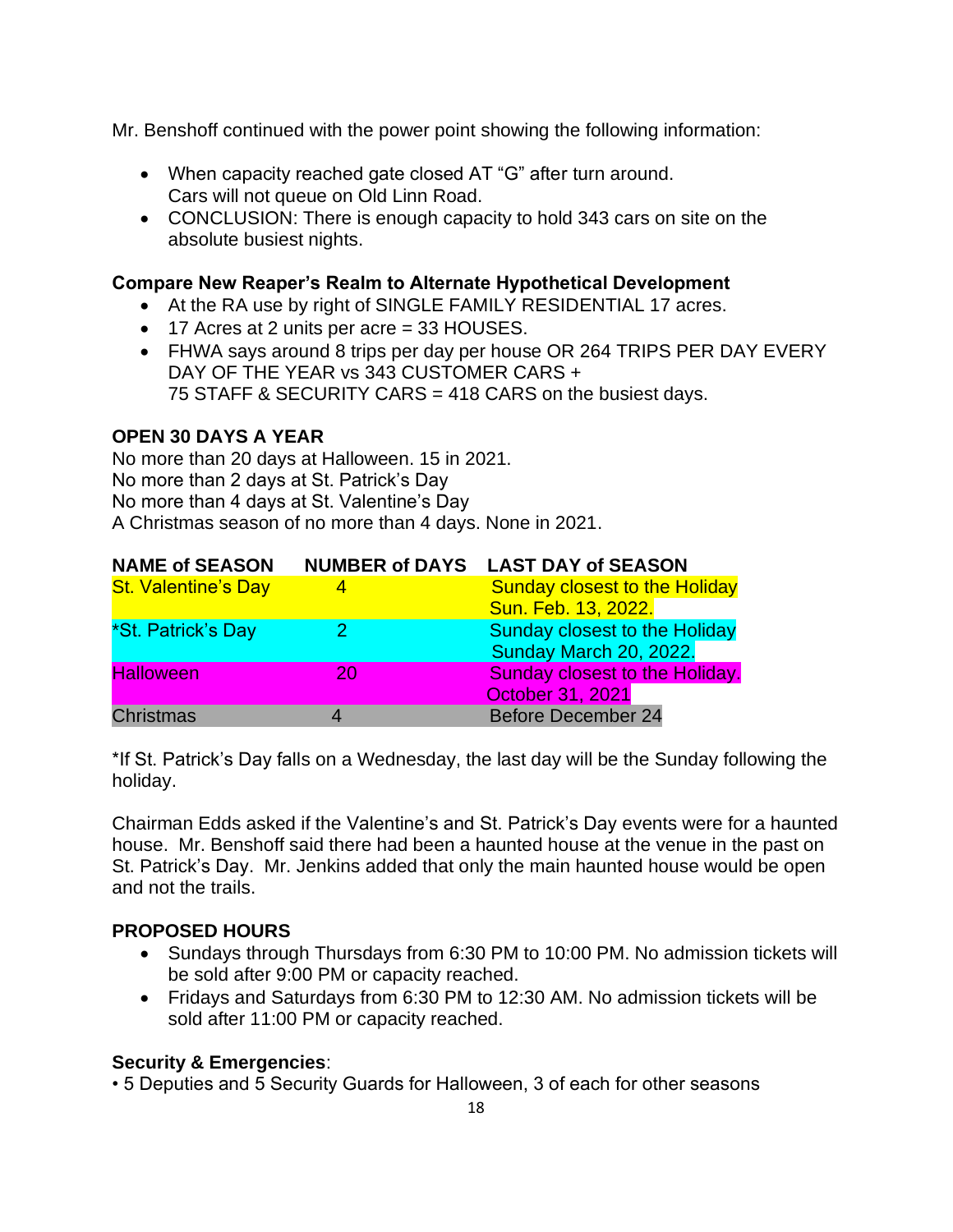- Security Command Post at Haunted House
- Contract with Rowan Rescue (see page 51)
- Emergency vehicles will enter through Shuffler Woods Rd.
- Annual Fire Marshall / Bostian Heights VFD Inspections
- See Site Plan Sheet 2 for location of security personnel
- Evacuation Plan. See application page 17
- Lighting 5 large lights (400 W halide) on buildings and towers illuminate parking lots

Mr. Benshoff said all of Staff's recommended conditions were accepted by the Jenkins; however, he noted recommendation #7 was not within the applicant's control.

# **STAFF RECOMMENDED CONDITIONS Page 6**:

1) New roads 20' to 24' wide as shown on site plan and certified by a NC PE – ACCEPTED

2) Provide a maintenance certification w/ Fire Marshal re roads – ACCEPTED

3) Min. 6" of gravel on parking lots – ACCEPTED

4) Show all buildings on site plans – ACCEPTED, DONE All buildings used for haunted house and trail are shown plus other buildings and neighbor's houses. 5) Stipulates buffer plantings – ACCEPTED

6) Proved sound modeling – ACCEPTED. DONE. See attached report from E.I.

7) Obtain collective approval of command post – OFFERED, Not in applicants' control

Continuing with the power point, Mr. Benshoff reviewed the agreement with Rowan Rescue, and the Fire Plan, Evacuation Plan, and Sanitation Plan.

Commissioner Klusman asked if the venue would be rented out for private parties. Mr. Jenkins said private parties were not allowed and he was only asking for 30 days per year for events.

Commissioner Klusman questioned the lighting at the venue and Mr. Jenkins said all trails were lit so that people could see the trail they were supposed to be walking on.

Mr. Benshoff discussed the East Rowan Land Use Plan (ERLUP). Mr. Benshoff said the Board was required to adopt a Reasonableness Statement and the Reasonableness Statement in the County's Ordinance was a version of the State statute, which said the Board could look at five (5) factors:

# **"Reasonableness statement" required by GS § 160D-605**

This statement of reasonableness may consider, among other factors,

- The size, physical conditions, and other attributes of the area proposed to be rezoned,
- The benefits and detriments to the landowners, the neighbors, and the surrounding community,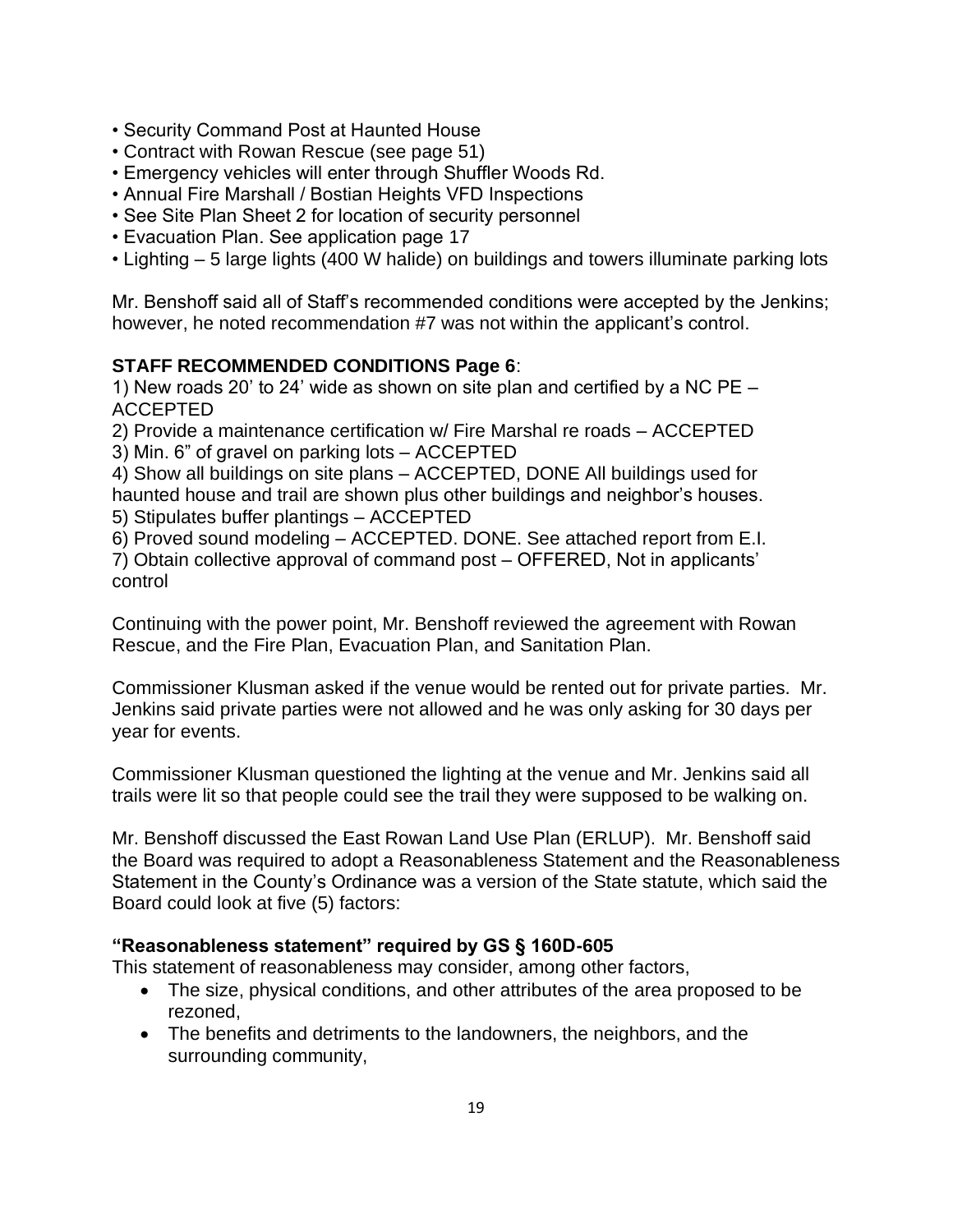- The relationship between the current actual and permissible development on the tract and adjoining areas and the development that would be permissible under the proposed amendment;
- Why the action taken is in the public interest; and
- Any changed conditions warranting the amendment.

Using the power point, Mr. Benshoff reviewed the above Reasonableness considerations as follows:

#### **SIZE**:

The size of the tract being rezoned vs the size of the surrounding area. Rule of thumb: the smaller to tract to be rezoned the more likely it is spot zoning.

#### **Reaper's Realm**

- Is 4 parcels. House on one parcel. Shuffler Woods Rd on a 5th parcel;
- Haunted house and trail is in the center of Jenkin's property;
- Type "A" 25-foot buffer along the four northwestern neighbors;
- Setback provided.
- Lighting Plan: Lighting 5 large lights (400 W halide) on buildings and towers illuminate parking lots

Mr. Benshoff advised the Board was supposed to balance the benefits and detriments, which he highlighted:

- "Who benefits? Who is harmed? Will one party be seriously harmed and the other benefitted?"
- "The Courts may be sympathetic to a rezoning that confers considerable benefit to the owner and only modest harm to others. But even a substantial benefit for the owner will not offset substantial harm to others." Land Use Law in NC p. 201
- Issue is whether the Owners have done enough to reduce the harm to the neighbors.

Mr. Benshoff said the Planning Board had looked at the issue as one of, "Is there a benefit to the owner at the expense of the neighbors or community." Mr. Benshoff felt the Planning Board had considered the matter as an "absolute" that if there was any detriment to the community at all, it could not be approved. Mr. Benshoff submitted the view was not the intent of the statute or the test in the Ordinance. Slide 63 of the power point noted that any change in land use will create some change to the community and benefit the owner. Mr. Benshoff said it appeared when the Planning Board got to this point in its meeting, the issue turned into a referendum on how RR was, or might have been run in years past. Mr. Benshoff said the matter before the Board was a new application.

Commissioner Klusman said RR was well-known and she felt if an adjacent property owner wished to sell their home, RR could be a detriment to getting the full value. Mr.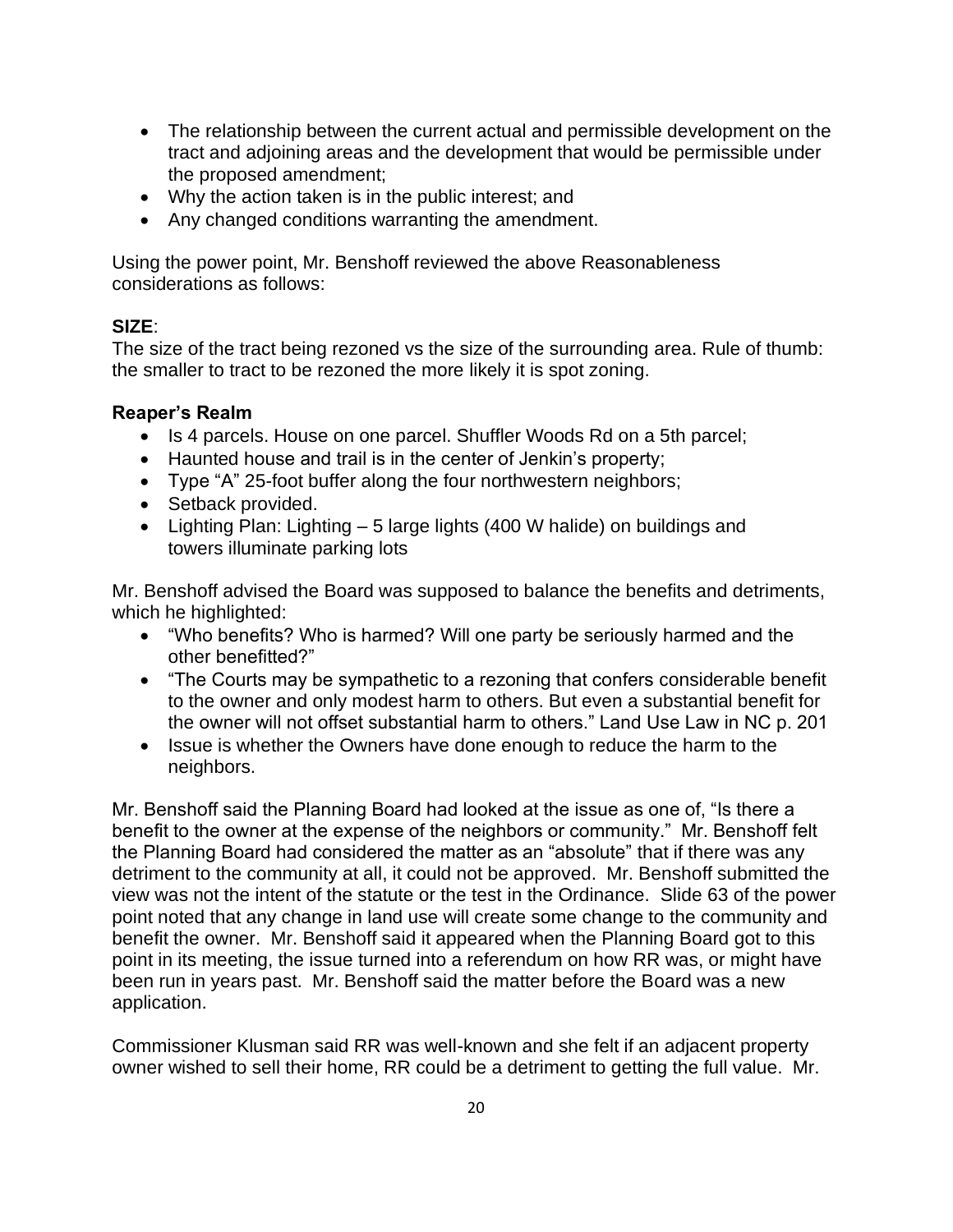Benshoff responded that a reduction of property value was not acceptable in evidence before the County's Board of Adjustment, unless presented by an appraiser. Mr. Benshoff said there was no evidence that was the case and people had continued to move into the neighborhood and adjacent to RR.

Mr. Fox responded to Mr. Benshoff that the Board of Commissioners were in a conditional zoning setting, which was a legislative process. Mr. Fox said the standard for the Board in reviewing anything in a legislative rezoning that related to the promotion of public health, safety and welfare was fair game for the Commissioners to consider in the approval or denial of the application.

The next slides in the power point were:

#### **Why is an action to approve in the public interest?**

Allows a small family owned and operated business to continue with binding conditions to reduce impacts on the neighbors.

#### **Any changed conditions warranting the amendment?**

Mr. Benshoff noted Staff and the Commissioners said it could not consider this change as temporary and requested the change to a permanent seasonal use.

At this point, Mr. Benshoff asked Mr. Jenkins to provide a copy of a petition in support of RR. The copy was provided to the Clerk to the Board to keep with the record. According to Mr. Jenkins, the online petition had 2140 signatures and was still up on the RR Facebook page. Mr. Jenkins said RR had been operating for ten (10) years and wanted everyone, including the neighbors, to feel safe with the new plans.

Commissioner Klusman asked how many of the signatures on the petition came from adjacent neighbors and property owners. Mr. Jenkins specifically mentioned Justin Campbell and Wayne Mitchell as having submitted letters of support.

Mr. Benshoff said there was not enough time to allow everyone present to speak and he asked those in support of the RR rezoning petition to please stand. A large number stood in support; however, no headcount was taken.

Mr. Fox noted the Clerk to the Board had received a question via the virtual platform asking what safeguards were in place to make sure those under the influence did not leave the site and wander onto neighboring properties. Mr. Jenkins said the previous year an individual had arrived inebriated and the condition was not known until the individual got out of the car. Mr. Jenkins said the individual was returned to his car by the deputy and made to sit for almost 2 hours. The deputy, who was from another county, made it clear the individual was not to leave. Mr. Jenkins said this was the only such incident last year.

Mr. Benshoff asked for the opportunity for a rebuttal, if needed.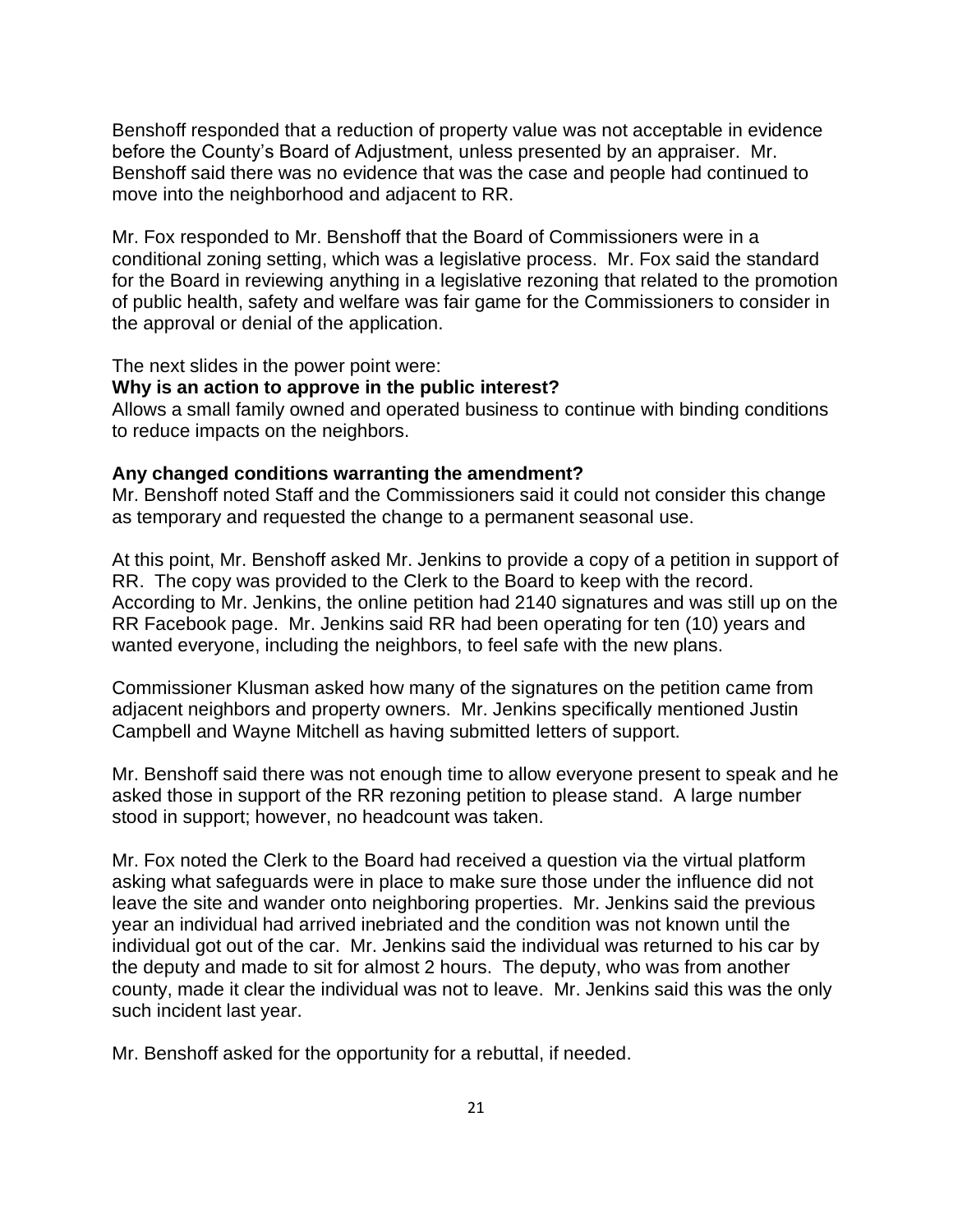Chairman Edds called for a brief recess at 8:31 p.m.

Chairman Edds reconvened the meeting at 8:40 p.m.

Chairman Edds said the Board was now ready to conduct the public hearing. Chairman Edds said everyone would be granted the opportunity to speak and he asked that everyone conduct themselves in a respectful manner. Chairman Edds asked everyone to refrain from clapping during the public hearing.

Mr. Fox suggested the Board alternate receiving comments between those for the applicant and those who were opposed. Mr. Fox said rotating back and forth would provide equal numbers in the event the Board ran out of time.

Before the first speaker came forward, Commissioner Klusman asked to hear from the public safety members who were present. Commissioner Klusman asked questions of Fire Marshal Deborah Horne and Bostian Heights Fire Chief Mike Zimmerman.

Commissioner Klusman stressed that her biggest concern was health and safety. Commissioner Klusman said she had not checked the road requirements for emergency vehicles coming into the site. Ms. Horne said Mr. Jenkins had agreed to a 20' road throughout RR. Ms. Horne said she had spoken with Mr. Jenkins and his attorney to let them know an agreement would have to be signed for the road to be checked annually by the Fire Marshal's Office and also the road would have to be maintained to accommodate 75,000 pounds. Ms. Horne said Mr. Basinger was also aware of the roadway requirements.

From a safety perspective, Commissioner Klusman asked if there was adequate space at RR for a number of emergency vehicles to get in/out of the site in the event of another shooting incident in the parking lot. Ms. Horne said while anything could happen, the plan called for emergency vehicles to only come in on Daugherty Road. Mr. Zimmerman added that the concerns expressed several months ago by the fire department pertained to coming in via Daugherty Road while other vehicles might be coming out. The biggest concern was to make sure the emergency vehicles could get in.

Commissioner Klusman asked if there were any other concerns. Ms. Horne said there had been issues in the past; however, Mr. Jenkins had done all that had been asked by emergency personnel.

Commissioner Greene asked Mr. Zimmerman if the fire trucks/emergency personnel could have gotten into RR during the shooting that took place last year. Mr. Zimmerman said no.

Ms. Horne asked Mr. Jenkins if she would be correct in saying that in the new plan people could exit out of Old Linn Road so that emergency vehicles could come in. Mr.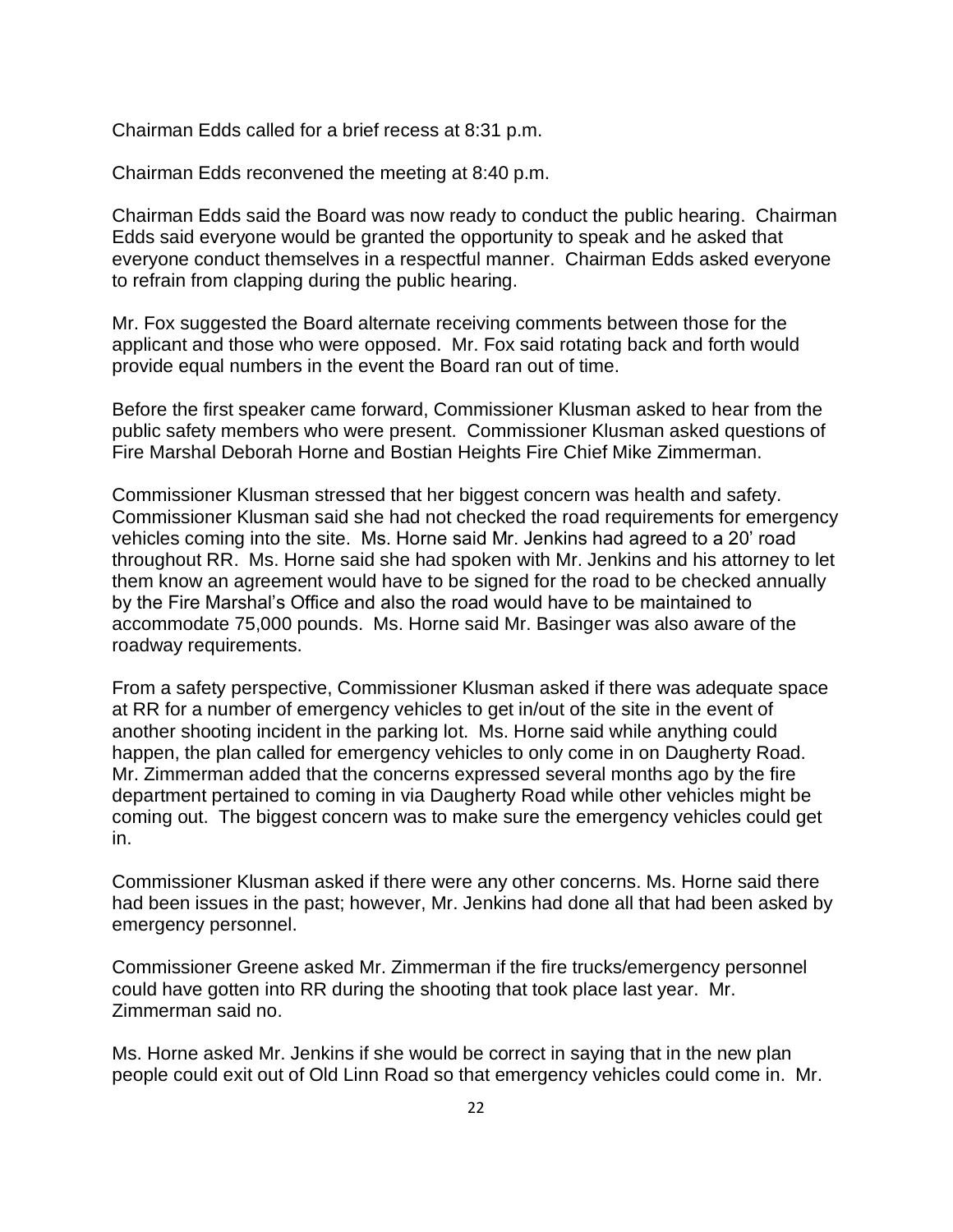Jenkins confirmed the traffic could be turned around and people could exit out of the entrance.

Commissioner Klusman questioned Mr. Jenkins about the water level of the creek and whether the water came over the banks. Mr. Jenkins responded no and he described the creek as "bone dry" until the recent rains occurred. Commissioner Klusman asked how full the creek was and Mr. Jenkins said the creek was 8' wide and at the crossing the creek was only 1 to 2 feet high on his property. Mr. Jenkins said there was a culvert where the trail exits.

Chairman Edds opened the floor to receive citizen input and the following individuals came forward.

- 1. Anne Deyton, a resident of Old Linn Road, presented a petition signed by 156 people that covered 100 properties. Ms. Deyton and the property owners were opposed to the application.
- 2. Michael Coffey said he and his wife Angela resided at 1464 Circle Drive spoke in support of the application.
- 3. Teresa Patterson Sloop, an adjoining property owner to RR, spoke in opposition to the application.
- 4. Jacob Davis of 1445 Old Pine Ridge Road said he was neutral with his opinion on the application. Mr. Davis said he signed a petition against the rezoning; however, he wanted to remove his name and that of his wife.
- 5. Kathryn McElhannon (no address provided) spoke in support of the application.
- 6. Felicia Robinson of 745 Old Linn Road spoke in opposition to the application.
- 7. Pastor Susette Westmoreland spoke in support of the application.
- 8. Taylor Deyton of 390 Old Linn Road spoke in opposition to the application.
- 9. Chelsea Price said she was not a neighbor but a client of RR and she spoke in support of the application.
- 10.Doug Bumgarner of 815 Old Linn Road spoke in opposition to the application
- 11.Brandy Nelson of Enochville Avenue spoke in support of the application.
- 12.Tammy Edgington of Sellers Court spoke in opposition to the application.
- 13.Dena Mills (no address provided) spoke in support of the application.
- 14.Karen Bumgarner of 815 Old Linn Road spoke in opposition to the application.
- 15.Brandon Bolick (no address provided) spoke in support of the application.
- 16.Stephen Shuffler of 745 Old Linn Road expressed concerns with the new entrance to RR and the visibility/safety issue associated with its location.
- 17.Madison Fuller, a customer of RR (no address provided), spoke in support of the application.
- 18.Travis Watson, a customer of RR (no address provided), spoke in support of the application.
- 19.Casey Coffey (no address provided) spoke in support of the application.
- 20.Blake Garrett (remote participant; no address provided) spoke in support of the application.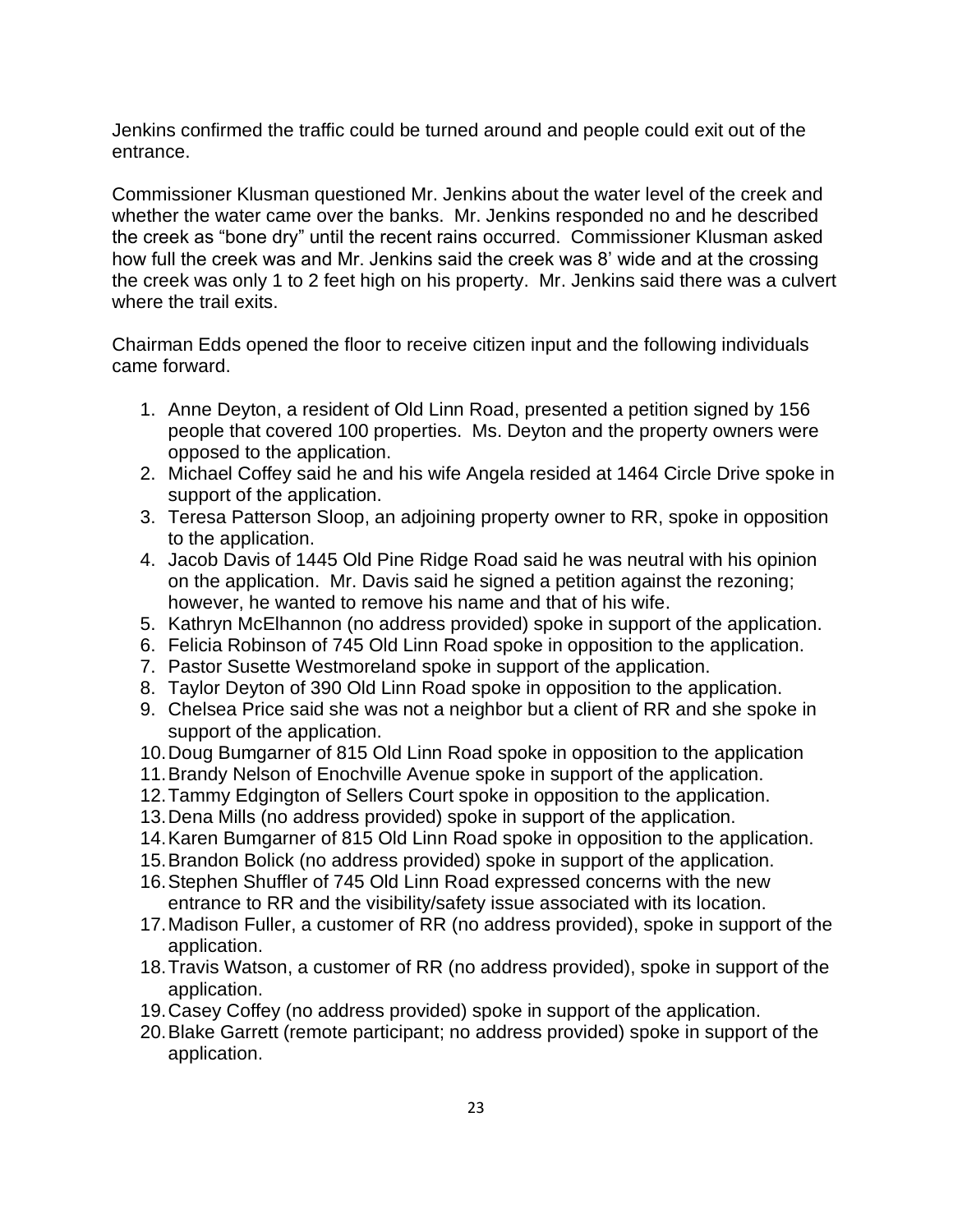- 21.Jessika Helms (remote participant) of 270 Green Acres Place spoke in opposition to the application.
- 22.Terry Daughtry (remote participant) of 825 Old Linn Road spoke in opposition to the application. Chairman Edds responded to an inquiry from Mr. Daughtry that the Board was not aware of any alcohol permits that had been sought for RR. Commissioner Pierce added that the Alcohol Beverage Commission (ABC) would handle requests for permits to serve alcohol.

Mr. Fox noted there were comments via the remote Chat feature and he suggested that someone summarize the comments.

April Everette with the County's Information Technology Department summarized the Chat comments as follows:

- 23.Participant noted they had called 911 to have an inebriated person removed from their property
- 24.Participants questioned what happens when the parking lots are full and those individuals drive around the back roads and end up tearing up yards, urinating in bushes, etc.
- 25.Participant resides on Daugherty Road and indicated last year during the month of October they had an incident every weekend RR was open
- 26.Participant noted RR might have a family atmosphere while at work but said RR was not promoting that atmosphere for the community
- 27.Participant had safety concerns
- 28.Participant would be glad to share photos and videos of 2020 season

The last speaker during the public hearing came to the podium to address the Board:

29.George Bradshaw, Pastor of Pine Ridge Baptist Church located at 880 Old Linn Road, spoke in opposition to the application.

With no one else wishing to address the Board, Chairman Edds closed the public hearing.

Mr. Benshoff was allowed to provide rebuttals to comments that had been made. Mr. Benshoff stated the proposal before the Board presented a known quantity and would not grow any bigger; it was a finite proposal. Mr. Benshoff said there were no unpermitted buildings open to the public. Mr. Benshoff pointed out Old Linn Road was a DOT road and the DOT approved the driveway permit with conditions for Mr. Jenkins. Mr. Benshoff said Mr. Muire had calculated the parking lots at RR could hold approximately 400 cars and Mr. Bassinger said the queuing length of the roads was estimated at 144 car lengths. Mr. Benshoff said even if 1200 people came they would not need to park on the street and could not walk in anyway. The proposal was for the business to be open 13 days in October and there would be no cannon in 2021 or 2022. There would be no alcohol sold as Mr. Muire had made it very clear if alcohol was to be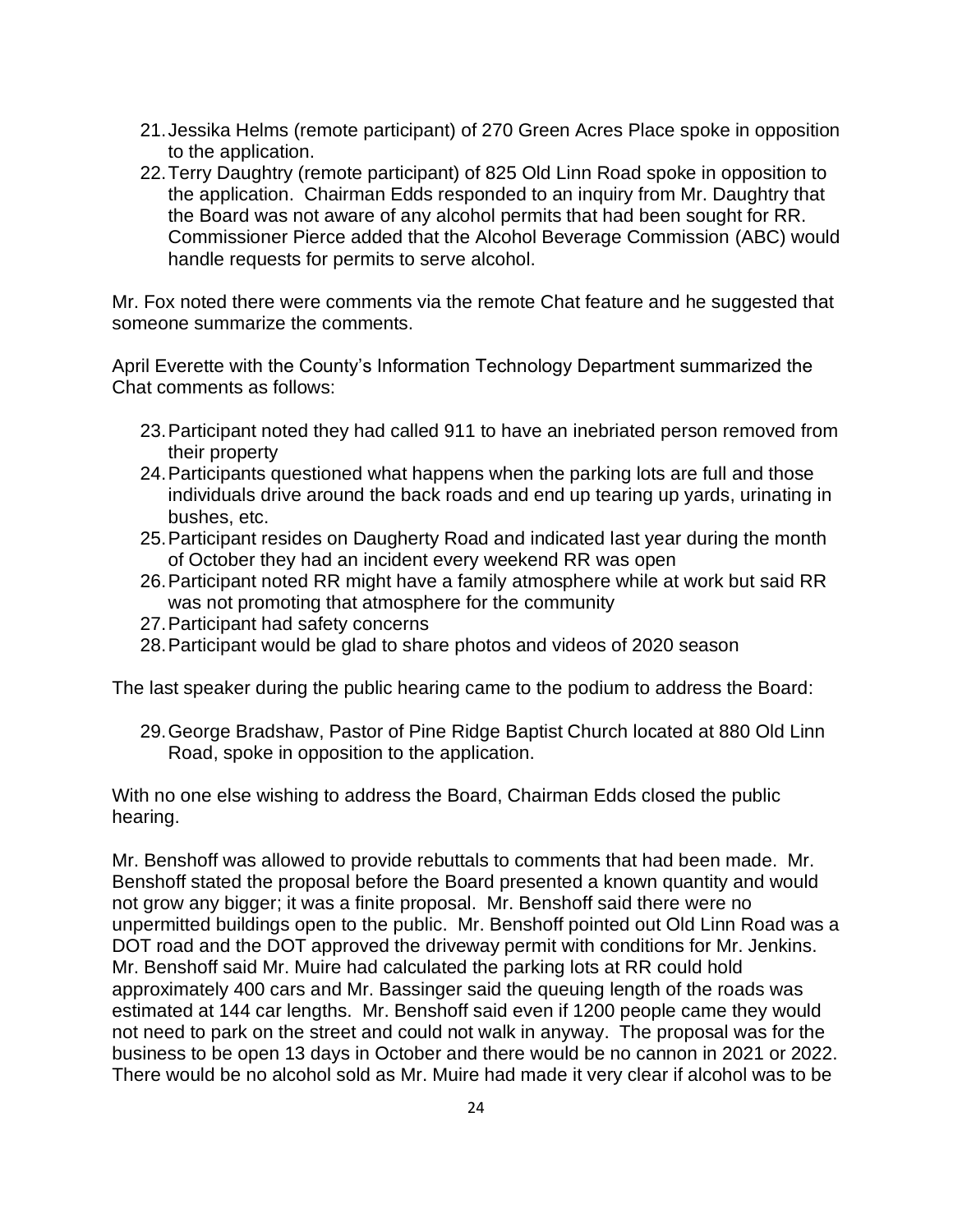sold it would have to be a condition for approval. Mr. Benshoff said the Jenkins were not asking for any alcohol sales and had never applied for any ABC permits. With regards to the conditions, Mr. Benshoff proposed one change, which was if the five sworn law enforcement officers could not be hired on a given night, that they be replaced with private security officers. The availability of Sheriff's deputies was not up to Mr. Jenkins nor was the ability to hire municipal law enforcement officers.

Commissioner Klusman said Mr. Benshoff had stated there were not any unpermitted buildings at RR and she asked if it would be possible to get copies of all the permits. Mr. Benshoff said it may take awhile for a public records request to be processed and he suggested the County could probably get copies of those permits much quicker.

Commissioner Klusman questioned the authority of private security versus sworn law enforcement officers. Commissioner Caskey said private security officers could not arrest anyone.

Mr. Jenkins explained the only reason for requesting permission to use private security was if RR had trouble hiring the 5 required law enforcement officers. Mr. Jenkins said if no one from law enforcement signed up to assist RR, the County was saying RR could not open without them.

Commissioner Klusman pointed out that as the property owner, Mr. Jenkins was the responsible party and her biggest concern was the safety/security issue and law enforcement should be present.

Mr. Fox pointed out North Carolina General Statutes dealt with the Amusement Device Safety Act (Act) of North Carolina under section 95-111.1 of the statute. Mr. Fox said the Act appeared to regulate certain amusements in NC and required certain preopening inspections, testing, certificates of operation, etc. Mr. Fox said if the Board was inclined to approve the rezoning it may want to see if the applicant agreed to the provision as a condition if it was applicable to their use.

Mr. Benshoff said one of the conditions was that RR obtain all subsequent permits as required and he believed the NCGS would fall under that. Mr. Benshoff said if the Commissioners wished to make it a specific condition, he had no objection.

In response to several inquiries from Commissioner Klusman regarding the roads, Mr. Basinger said Old Linn Road was 20 feet from side to side and Daugherty Road was around 22 feet wide.

Commissioner Caskey asked about the entrance on the Blackwelder property off Daugherty Road. Mr. Basinger said there was a 30' right of way through the property and the entrance would be 20' wide. Mr. Jenkins said Old Linn Road was chosen because of the issue with traffic. Mr. Jenkins said the new road was 1800' long and provided three times the length to get the cars off Old Linn Road and onto RR property.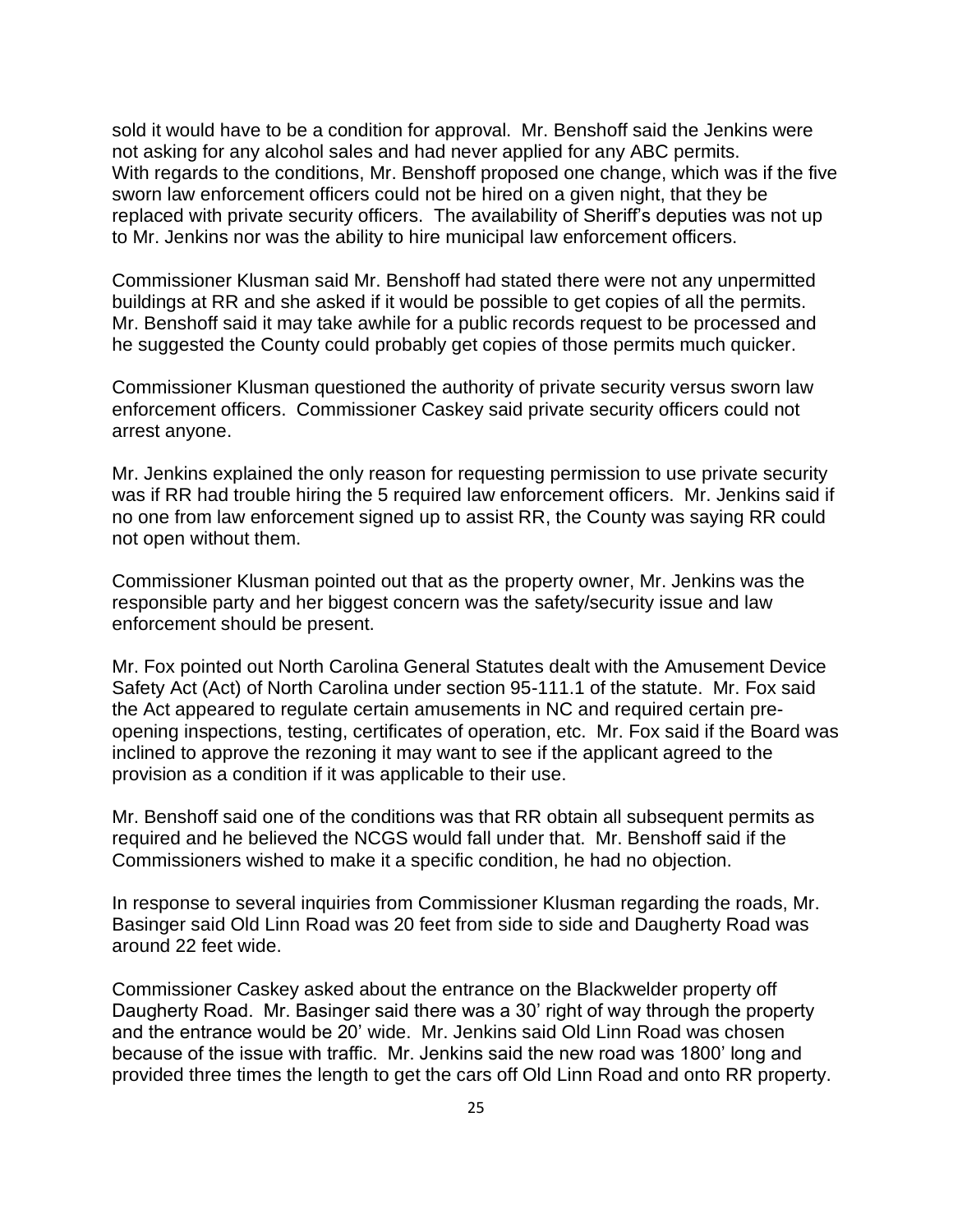Other than opening night last year, Mr. Jenkins said RR had never had people parking and walking to RR. With the new proposal people would not be able to park and walk in. Everyone would be required to arrive in a car and wait in their car.

Mr. Muire and Mr. Fox explained the difference between spot zoning and the request before the Board.

During an internal staff review, Mr. Muire reported the Sheriff had suggested that any security used by RR would have to be North Carolina Private Protected Services Board Certified in order to ensure the deputies can work in tandem with law enforcement. Mr. Muire said for some reason the item did not make it back into the proposal - but had been agreed to by Mr. Jenkins in concept.

Commissioner Greene shared his concerns with the issues that took place outside of RR with regards to the traffic, drunks in the neighboring yards, and people parking where they were not supposed to be. Commissioner Greene said the County needed officers at RR that could bring in tow trucks and make arrests. Commissioner Greene was concerned over what was being attracted into the community.

Commissioner Caskey said there had been a lot of concern about the entrance on Old Linn Road and he asked if the Board had the ability to require a turn lane or if it would be a DOT matter. Mr. Muire said a turn lane could be a condition/requirement and the applicant would have to agree as a condition of approval; however, the County did not have the data to suggest it be required.

Commissioner Caskey said Mr. Jenkins currently had no conditional use permit and he asked if Mr. Jenkins would need to have all the requirements in place by operations time. Mr. Muire in turn asked if it would be a stipulation by the Board for approval that all measures must be in place before Mr. Jenkins began operating? Mr. Muire noted Mr. Benshoff had said Mr. Jenkins had submitted a new application and he asked if the approval was premised on the other items. Mr. Muire continued by explaining if Mr. Jenkins gained approval but began operations this year without those improvements, then there would have been no change and the County would be back were it was. Mr. Muire said Mr. Jenkins had a lot of work to do in order to be able to open. Mr. Muire said it was now the middle of August and staff had worked to fast-track the application.

Commissioner Pierce said he did not want to see the business close but would like to see it operate in a friendlier manner to its surroundings. Commissioner Pierce said he understood a man should have the right to do what he wanted with his property but he should also be diligent about his neighbors. Commissioner Pierce said he would feel a lot better if he knew there would be no further expansions at the current facility. Commissioner Pierce said the Jenkins had invested a lot of time and money but he also understood some of the neighbors had spent a lifetime in the community. Commissioner Pierce said change was always hard to take and he hoped the Jenkins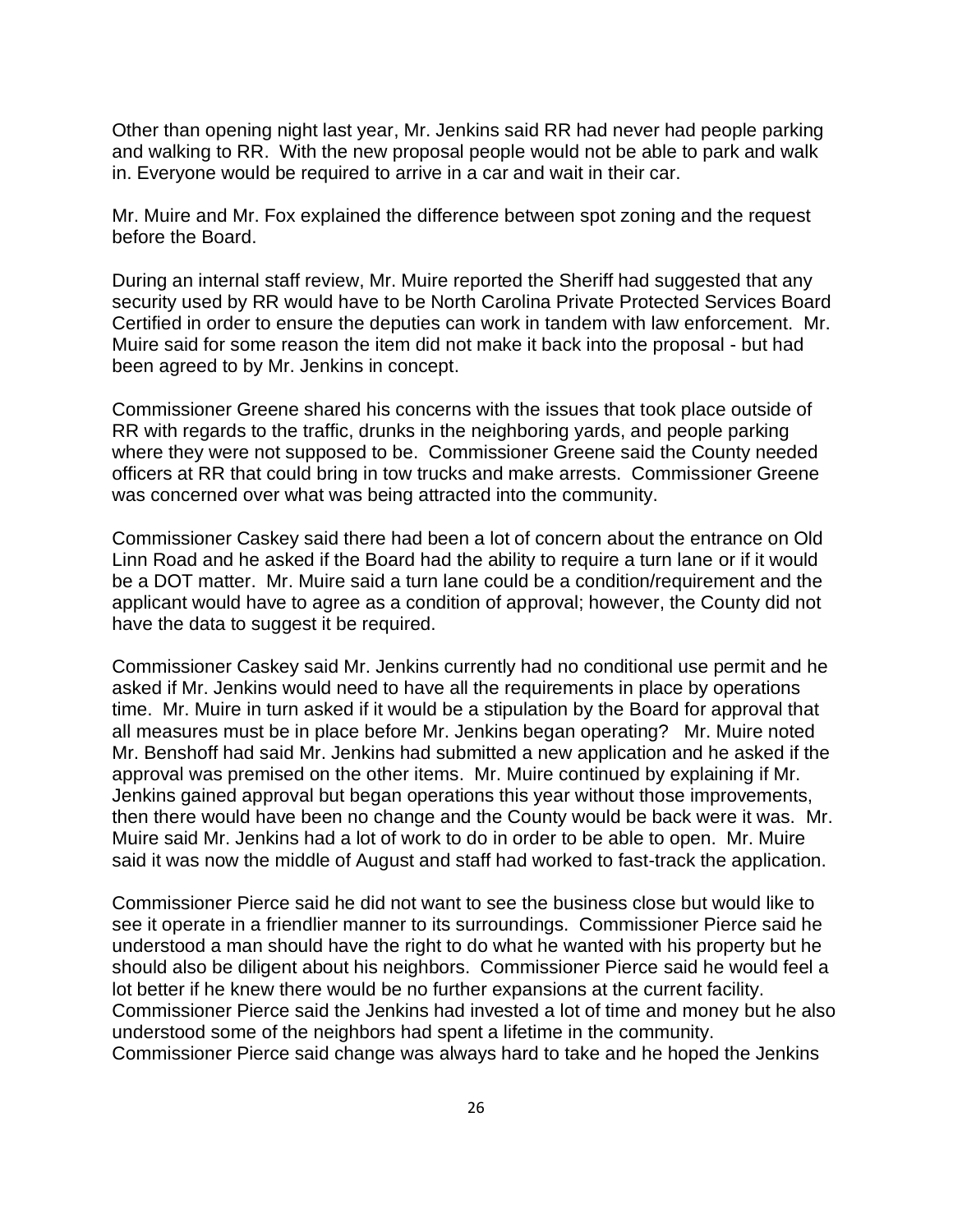would listen to the neighbors and try to do right going forward. Commissioner Pierce said he would move in favor of the zoning change.

Commissioner Caskey asked Commissioner Pierce if he would add additional conditions. Commissioner Pierce responded the Board could look at the conditions it wanted to impose but he did not feel closing RR was the answer; nor, was requiring the Jenkins' to come before the Board each year. Commissioner Pierce said when adopting a Statement of Reasonableness, the Board should include the conditions suggested by Mr. Fox and create a situation where the property would be better controlled.

Commissioner Klusman asked Commissioner Pierce about his idea for controlling the whole property. Commissioner Klusman said the proposed fence at the back of the property would only go a short distance and she said there was another 10 acres zoned Agricultural. Commissioner Pierce said when someone wanted to get onto a property there would always be a way to get in but he was not opposed to asking for additional evergreen screening.

Commissioner Greene said he did not have a problem with what was going on "on the property" Mr. Jenkins owned but he did have a problem with the folks attracted to the community in the prior year. Commissioner Greene said he would like for the Board to put some "teeth" into the request to let people see the police there. Commissioner Greene favored the idea for additional evergreen screening so that when the leaves fell it would help reduce the noise.

Commissioner Klusman said she had grave concerns for safety and she did appreciate all the changes that Mr. Jenkins had made. Commissioner Klusman said emergencies could not be controlled such as the shooting that happened last year. Commissioner Klusman said the Commissioners were duty-bound to make sure the Board kept its citizens safe, whether within RR, or, whether they lived on the outside. Commissioner Klusman again stated safety was her biggest concern and she vehemently objected to the use of all private security officers. Commissioner Klusman did not feel the evergreens would help keep people from getting onto the RR property. Commissioner Klusman said she could not support the request at this time.

Commissioner Caskey said for the most part the proposed changes looked decent but he did have a few other issues of concern. Commissioner Caskey did not like the idea of adding the extra days, especially at Christmas. Commissioner Caskey agreed that law enforcement should be on the scene and he agreed with Commissioner Greene that measures should be taken on the outside to help the neighbors with the issues they had dealt with. Commissioner Caskey agreed additional shrubbery may help buffer the sounds. Commissioner Caskey continued by saying while the application was new, he felt consideration should be given to the past. Commissioner Caskey did not favor approving the request until the conditions were met. Commissioner Caskey said he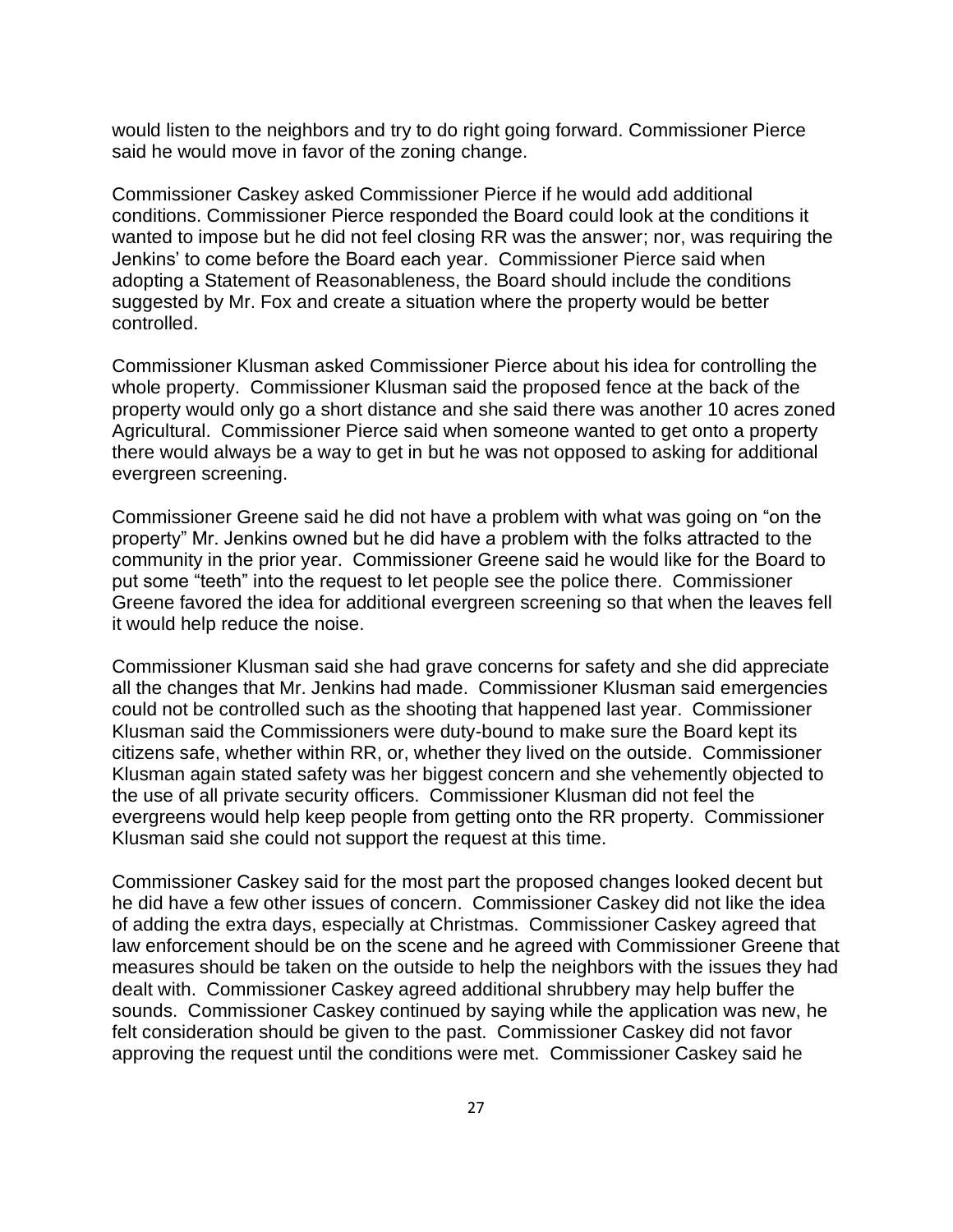was not against the request but if the Board was going to approve it, the Board needed to ensure both sides on the request were satisfied.

Chairman Edds highlighted the positive comments that had been shared regarding the Jenkins family and RR. Chairman Edds said the comments were important and had tremendous value and were what made the decision before the Board difficult.

Chairman Edds said the real question the Board had to ask was if RR was appropriate for the area.

Chairman Edds also highlighted comments that had been shared from the community. Chairman Edds said the Board had considered the request on a yearly basis because there had been challenges.

Chairman Edds talked about the Planning Board's denial of the request and the Statement of Reasonableness. Chairman Edds said he wanted those in support of RR to understand the Commissioners had a lot of past history and experience in dealing with RR, which made the Commissioners careful with its decision.

Chairman Edds asked those in attendance who lived in the neighborhood of RR to raise their hands and many hands went up. Chairman Edds continued by asking those families to raise their hands when he called out the year their homes were built. Chairman Edds said he asked the questions to show that the houses did not come *after* the venue but rather the venue came up next to them after the residents had invested in their homes.

Chairman Edds said while the Board could put conditions on the application, the County would have the constant pressure of how much more the neighbors would have to put up with. Chairman Edds stated the Board could approve the request for this year; however, tonight he would not approve the permanent zoning.

Commissioner Pierce moved to approve a conditional use permit for one (1) year, which he stated would give the County time to come back with what the Board felt like would be compatible for the zoning change - with the requirements the attorney had come up with; with what was needed from Mr. Jenkins as far as the changes he proposed; what the Fire Marshal said was needed. Commissioner Pierce said the information would help develop what was needed to allow Mr. Jenkins to have a permanent zoning situation, provided he hit the benchmarks. The motion was seconded by Commissioner Greene.

Commissioner Greene was of the opinion that if the matter was continued, Mr. Jenkins would not have enough time to have the road built and he would not be able to open this year. Commissioner Greene said he would rather grant a conditional permit this year.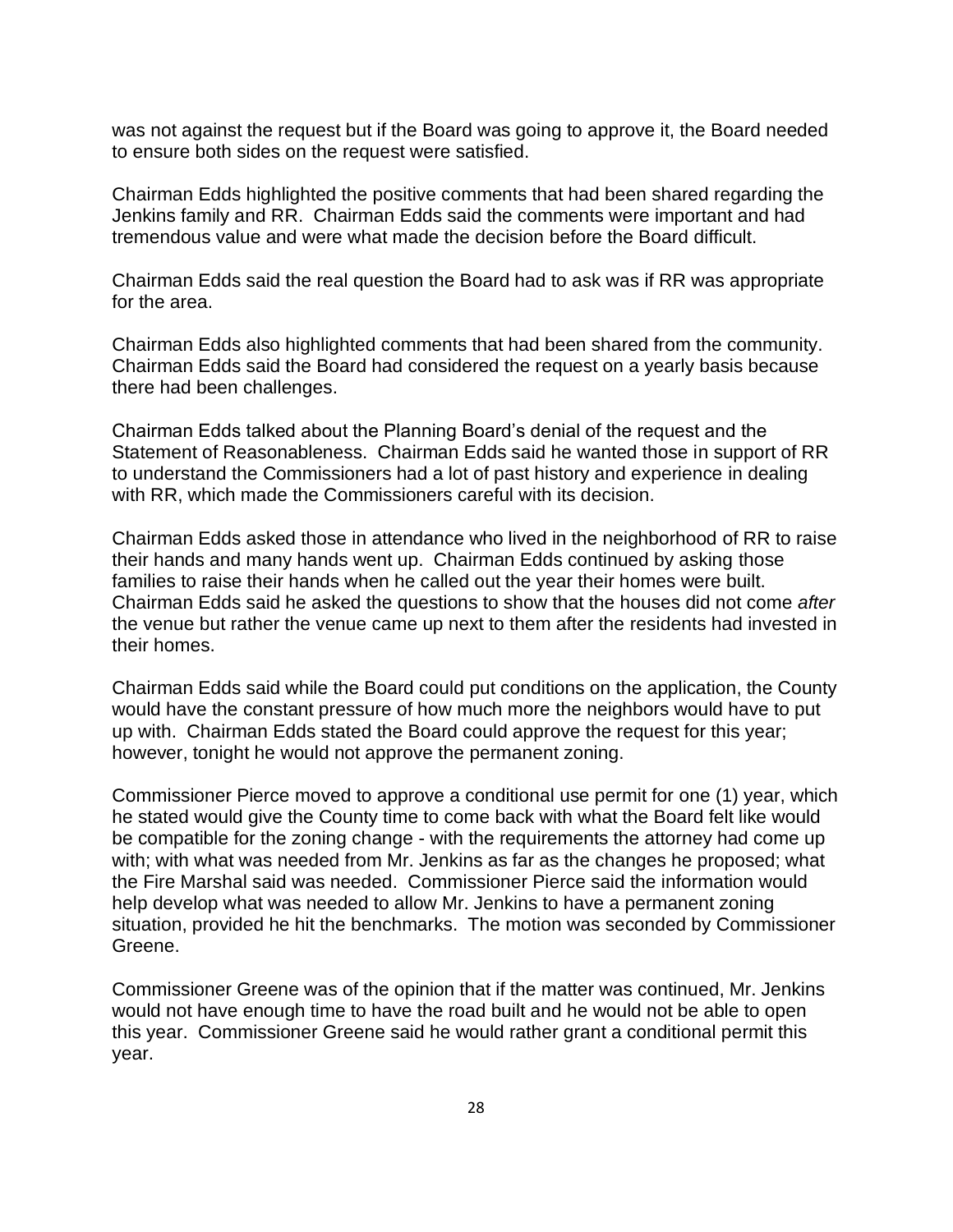Chairman Edds pointed out the downside to the motion, asking if the County was going to require Mr. Jenkins to spend all the money with the road, etc. with the potential for the Board to deny his request next year.

Further discussion ensued.

Mr. Fox pointed out that Mr. Jenkins previously had a Temporary Use Permit versus a conditional use permit. Mr. Fox said the motion was to grant Mr. Jenkins what he previously had in the past with a term on it. Mr. Fox said he was also hearing that the applicant would proceed with trying to get the conditions in place for a conditional use in conditional zoning.

Commissioner Pierce said he wanted to allow Mr. Jenkins to start the rezoning process in January to give the County time to also work with the neighbors to see what compromise could be reached on the conditions. Commissioner Pierce said 2021 would be a trial period.

Mr. Fox restated he was hearing the motion to grant a Temporary Use Permit as the Board had done in past for one (1) year, with the caveat that the applicant submit a conditional zoning application in January, well in advance of an October date and there would not be an approval of the conditional zoning as a result from this Board and that the application would come back at a later date.

Commissioner Greene said Mr. Fox had referenced some State requirements and the Board was uncertain if Mr. Jenkins qualified and/or met those requirements. Mr. Fox argued that if Mr. Jenkins did meet the NCGS, he had a requirement for the assessment prior to the opening.

Commissioner Klusman said the safety concerns she had discussed, including adequate road access for emergency vehicles, etc., were not addressed in the motion for a temporary permit. Commissioner Klusman stressed it was the duty of the Board to keep the citizens safe.

Commissioner Caskey reiterated his concerns with the application.

Mr. Jenkins said the temporary permit issued last year had all the "teeth" in it and he was okay with the requirements. Mr. Jenkins said building the road would be the big expense and he could not spend \$50,000 to put in the road only to have the application turned down later.

Commissioner Klusman emphasized that if another shooting occurred and without the new road, emergency vehicles would not have adequate access. Mr. Jenkins responded that last year kids had been dropped off; however, drop-offs were no longer allowed. Mr. Jenkins said he would be okay with the temporary use for one (1) year to bring all the buildings up to code and to reevaluate the business.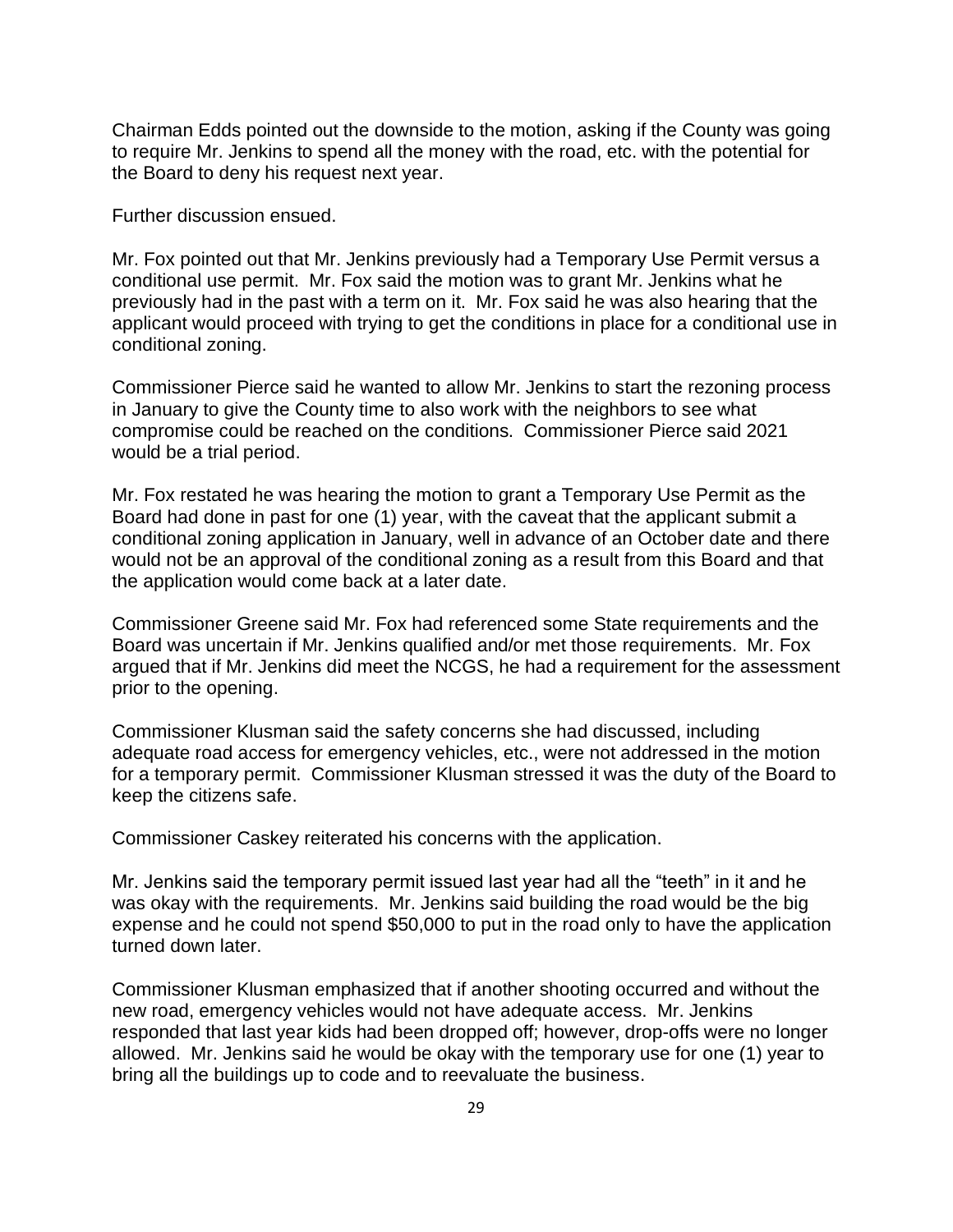Mr. Fox said the Board had several options on the table. Commissioner Pierce had made a motion, followed by a second for a Temporary Use Permit for one (1) year. Mr. Fox stated the agenda had a conditional zoning listed. Mr. Fox said the Board had authority to approve a Temporary Use Permit, which did not require a public hearing. Mr. Fox explained if the Board was inclined to grant a Temporary Use Permit, the Board may attach reasonable and appropriate conditions to ensure that the public health, safety and welfare were protected.

The approval of the temporary use shall be in accordance with the following:

- a. The proposed use will not endanger the public health, safety and welfare;
- b. The proposed use will not have a substantial negative impact on the adjoining properties;
- c. The use will be approved for a specific period of time, not to exceed 2 years unless deemed necessary by the Board of Commissioners in accordance with Section 21-11. Extension of the temporary use beyond the approved time shall require approval of the Board of Commissioners in the same manner as the original.

Chairman Edds asked if the Board could vote down the motion and vote to table the matter with the intention to work with staff over next couple of weeks to develop conditions to be acceptable to this Board.

Commissioner Greene said if the Board were to delay the matter, Mr. Jenkins would not be able to hire officers or to hold the October events.

Commissioner Pierce called the question and after further deliberation, Commissioner Pierce withdrew the motion.

Chairman Edds moved to table the item and ask staff to work with the applicant and the Commissioners on acceptable conditions to both parties. The motion was seconded by Commissioner Pierce and passed unanimously.

Chairman Edds called for a recess at 11:48 p.m.

Chairman Edds reconvened the meeting at 11:57 p.m.

#### **5. CONSIDER SNIA 05-21: WOB, LLC**

Assistant Planning Director Shane Stewart presented the staff report for Special Non-Residential Intensity Allocation (SNIA) 05-21 from WOB LLC to construct a 12,000 square foot race shop at the 300 block of Performance Road, Mooresville. The property was further described as Tax Parcel 239-061 (Lot 49). The parcel contained a small area of existing gravel, which extended from the adjacent parcel 239-063 (Lot 48), also owned by WOB LLC currently used for parking. The site plan proposed improving the gravel area between the two (2) lots to asphalt, which would connect the existing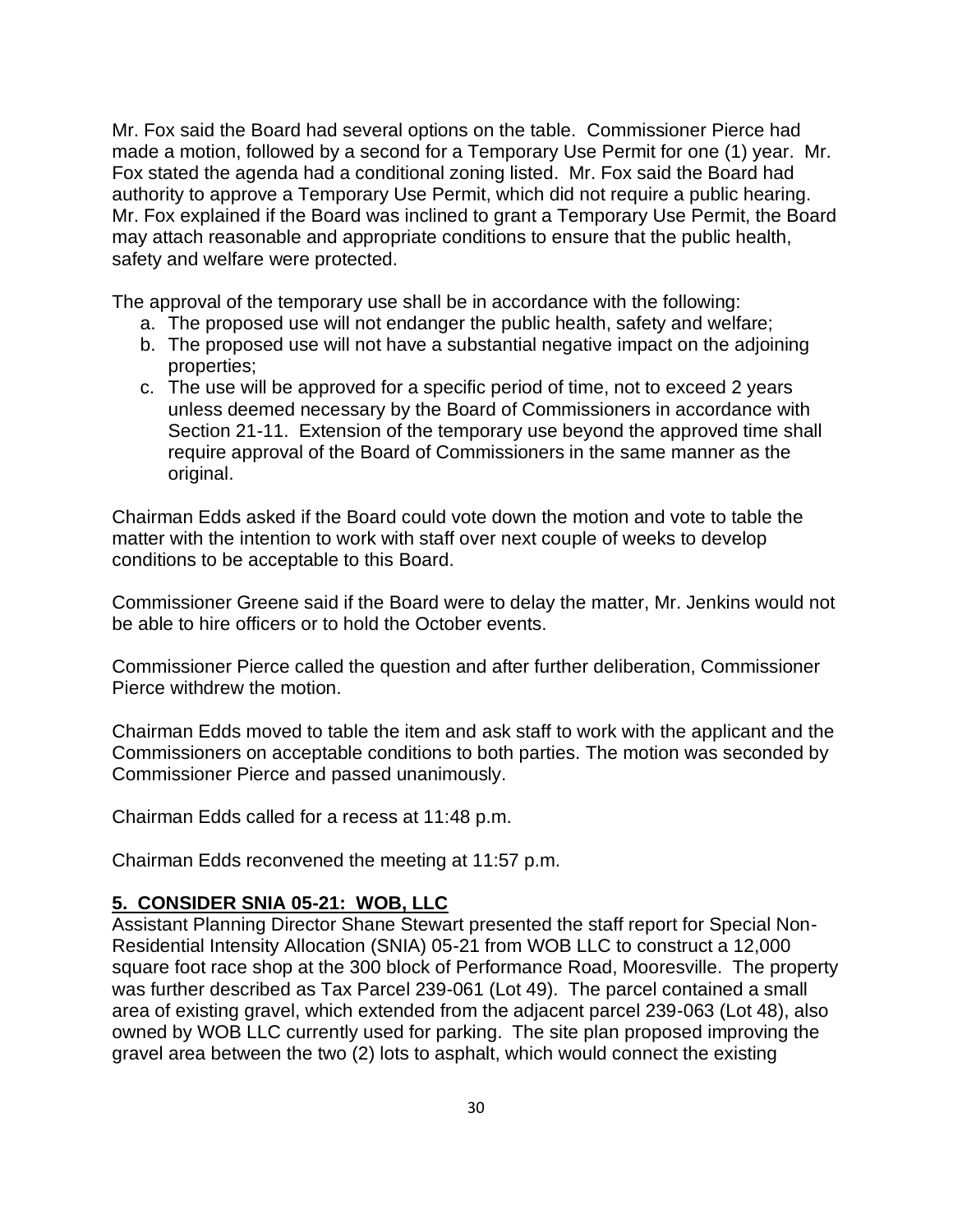concreate area on the adjacent Lot 48 to the proposed concrete parking and bays for the new building.

Commissioner Pierce moved, Commissioner Edds seconded and the vote to approve SNIA 05-21 passed unanimously.

## **6. SPACE NEEDS STUDY FOR HEALTH DEPARTMENT**

This item was moved to the Consent Agenda as item AE at the beginning of the meeting.

## **7. ARPA FUNDING REQUEST**

Micah Ennis, Director of the Department of Social Services, presented a request for ARPA funding. Ms. Ennis said the request in the agenda packet contained a list of three (3) items; however, she wished to strike the second request. Ms. Ennis explained that the second request pertained to technology and after speaking with Randy Cress, Assistant County Manager/CIO, there may be some alternatives to explore.

The remaining requests were for:

• \$24,774.00 to renovate the former file room in Social Work Services to create 5 cubicles. This renovation will allow for up to 5 employees to work safely in what is currently unused space. There is a need for 4 offices for the new CPS Social Worker positions as well as for an intern or other support staff member, such as a Care Coordinator from the LME/MCO.

The primary factors for consideration are:

- $\triangleright$  Variants of the COVID-19 virus continue to be concerning for staff and the public.
- $\triangleright$  Authorization for ongoing remote work ended county-wide.
- $\geq 5$  new positions were approved for Child Protective Services.
- The Economic Services Division (ESD) File Room Renovation was originally approved but the new cost figures are slightly higher, totaling \$25,339.00 for that project.

Ms. Ennis reported the budget amendments had been submitted for approval already and the above requests were part of the package.

Commissioner Pierce moved, Commissioner Klusman seconded and the vote to approve the requests as submitted passed unanimously.

#### **8. BROADBAND GRANT PROJECT UPDATE**

Nick Steward, Jeff Lloyd and Chase Wingate from OpenBroadband were in attendance to provide the Board with an update on the status of implementing broadband (hereafter referred to as the Project) in the rural and underserved portions of Rowan County.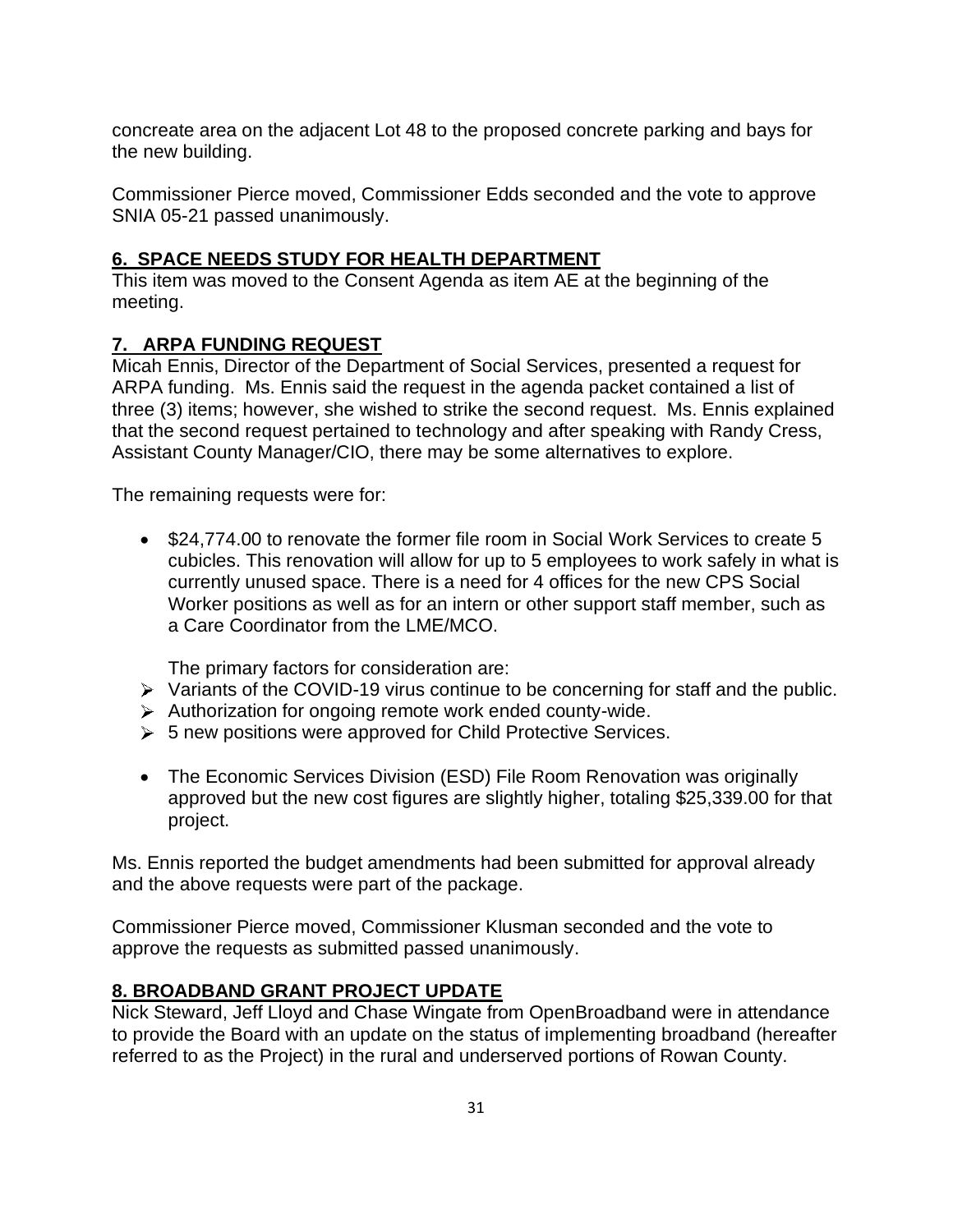Using a power point, Mr. Steward reported that the Project was moving forward with equipment installation on two (2) towers within the County, the Young Mountain Tower and Crescent Fortress. Mr. Steward said the paperwork for Young Mountain had already been approved. Mr. Steward took the opportunity to praise Open Broadband's experience with the County's permitting process saying it was the best he had worked with. Mr. Steward said he was continuing to work with the Town of Rockwell for the second permit and looking forward to getting equipment deployed there.

Mr. Lloyd reviewed the timelines for the two towers and said full installations should start by mid-October, pending approval of permits.

Mr. Steward said the two (2) towers would allow Open Broadband to provide high speed broadband service to the areas on the map shown via the power point. He also reviewed the broadband sign up process for citizens. In addition to press releases, Mr. Steward said Open Broadband would work with the local newspaper and social media to spread the word of broadband's availability.

Chairman Edds asked Assistant County Manager/CIO Randy Cress what the County's next move would be. Mr. Cress reviewed the current federal programs, which were:



Using a power point, Mr. Cress showed the coverage areas and highlighted the grant opportunities and next steps for the County.

No board action was required.

#### **9. FINANCIAL REPORTS**

Finance Director James Howden submitted several financial graphs in the agenda packet, which depicted the following information:

- Annual Cumulative Current Year Property Tax Comparisons as of June 2021 \$89,776,671
- Annual Cumulative Revenue Comparisons as of July 2022 \$1,256,374
- Annual Cumulative Expenditure Comparisons as of July 2022 \$10,825,958

#### **10, BUDGET AMENDMENTS**

Finance Director James Howden presented the following budget amendments for the Board's consideration: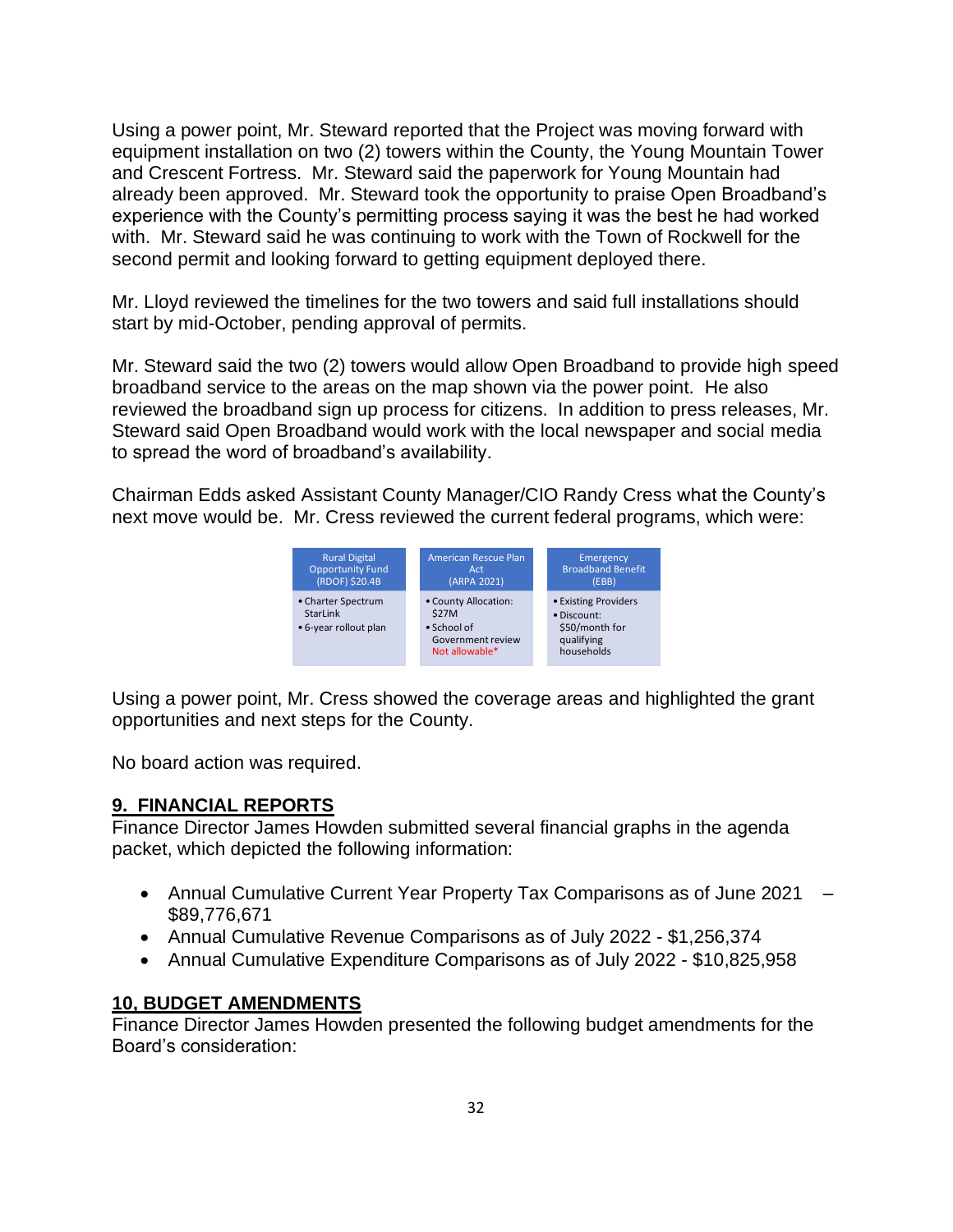- West End Plaza Expenditures for damages at Perkins Restaurant at West End Plaza. Perkins and the County will split the expenditures. \$40,000
- Finance Appropriate fund balance and expenditures for FY 2021 General Fund Encumbrances. \$1,312,683
- Finance Appropriate fund balance and expenditures approved in FY 2021 for Water Fund. \$796,408
- DSS/County Manager Use of ARPA funds for the build out of COVID safe offices in DSS's building - \$119,606
- Finance Transfer funds to cover Board approved appropriation to River Park for construction of Gatehouse. \$15,967
- Finance Recognize reserved funds from FY 2021 for Cooperative Extension. Reserved funds represent money received by a Department for a restricted purpose. The funds that have not been spent by year-end are budgeted for expenditure in the new fiscal year. \$45,852
- Finance Recognize reserved funds from FY 2021 for Soil and Water. Reserved funds represent money received by a Department for a restricted purpose. The funds that have not been spent by year-end are budgeted for expenditure in the new fiscal year. \$2,630
- Finance Recognize reserved funds from FY 2021 for DSS. Reserved funds represent money received by a Department for a restricted purpose. The funds that have not been spent by year-end are budgeted for expenditure in the new fiscal year. \$1,224,395
- Finance Recognize reserved funds from FY 2021 for Parks and Recreation. Reserved funds represent money received by a Department for a restricted purpose. The funds that have not been spent by year-end are budgeted for expenditure in the new fiscal year. \$24,676
- Finance Recognize reserved funds from FY 2021 for the Sheriff's Office. Reserved funds represent money received by a Department for a restricted purpose. The funds that have not been spent by year-end are budgeted for expenditure in the new fiscal year. \$257,237

Commissioner Pierce moved approval of the budget amendments as presented. The motion was seconded by Commissioner Greene and passed unanimously.

# **ADDITION**

#### **10a. Closed Session**

Chairman Edds said at 12:05 a.m. the Board would now enter into Closed Session in accordance with North Carolina General Statute 143-318.11(a)(3) for attorney-client privileged communication to discuss a workers compensation claim.

Commissioner Pierce moved the Board return to Open Session at 12:30 a.m. followed by a second from Commissioner Greene. The motion passed unanimously.